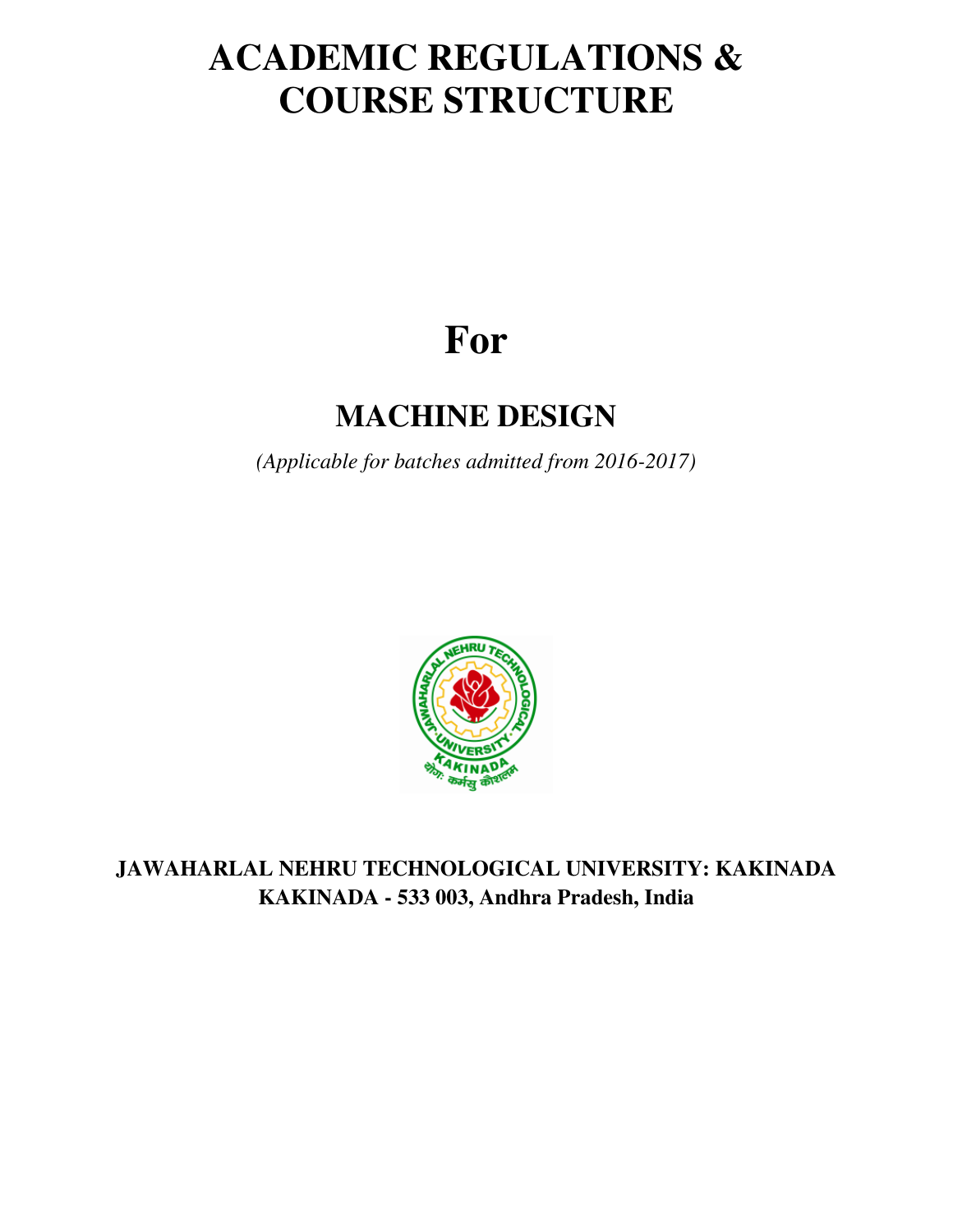# **I Semester**

| S.No.                | <b>Subject</b>                                                                                                                      | L | P  | C                           |
|----------------------|-------------------------------------------------------------------------------------------------------------------------------------|---|----|-----------------------------|
|                      | Computational Methods in Engineering                                                                                                | 4 |    | 3                           |
| $\overline{2}$       | <b>Advanced Mechanics of Solids</b>                                                                                                 | 4 |    | 3                           |
| 3                    | <b>Advanced Mechanisms</b>                                                                                                          | 4 |    | 3                           |
| $\overline{4}$       | <b>Mechanical Vibrations</b>                                                                                                        | 4 |    | 3                           |
| 5                    | Elective $-I$<br>1. Design of Automobile Systems<br>2. Product Design<br>3. Geometric Modeling<br>4. Non Destructive Evaluation     | 4 |    | 3                           |
| 6                    | $Elective - II$<br>1. Fracture Mechanics<br>2. Gear Engineering<br>3. Design for Manufacturing & Assembly<br>4. Continuum Mechanics | 4 |    | 3                           |
| 7                    | Machine Dynamics Lab                                                                                                                |   | 3  | $\mathcal{D}_{\mathcal{A}}$ |
| <b>Total Credits</b> |                                                                                                                                     |   | 20 |                             |

# **II Semester**

| S.No.                | <b>Subject</b>                                                                                                                            | L              | P | Ր  |
|----------------------|-------------------------------------------------------------------------------------------------------------------------------------------|----------------|---|----|
|                      | <b>Optimization and Reliability</b>                                                                                                       | 4              |   | 3  |
| $\overline{2}$       | <b>Experimental Stress Analysis</b>                                                                                                       | 4              |   | 3  |
| 3                    | <b>Finite Element Method</b>                                                                                                              | 4              |   | 3  |
| $\overline{4}$       | Design with advanced Materials                                                                                                            | 4              |   | 3  |
| 5                    | $Electric - III$<br>1. Tribology<br>2. Signal Analysis and Condition Monitoring<br>3. Computational Fluid Dynamics<br>4. Design Synthesis | 4              |   | 3  |
| 6                    | Elective-IV<br>1. Pressure Vessel Design<br>2. Mechanics of Composite Materials<br>3. Mechatronics<br>4. Theory of Plasticity             | $\overline{4}$ |   |    |
| 7                    | Design Practice Lab                                                                                                                       |                | 3 | 2  |
| <b>Total Credits</b> |                                                                                                                                           |                |   | 20 |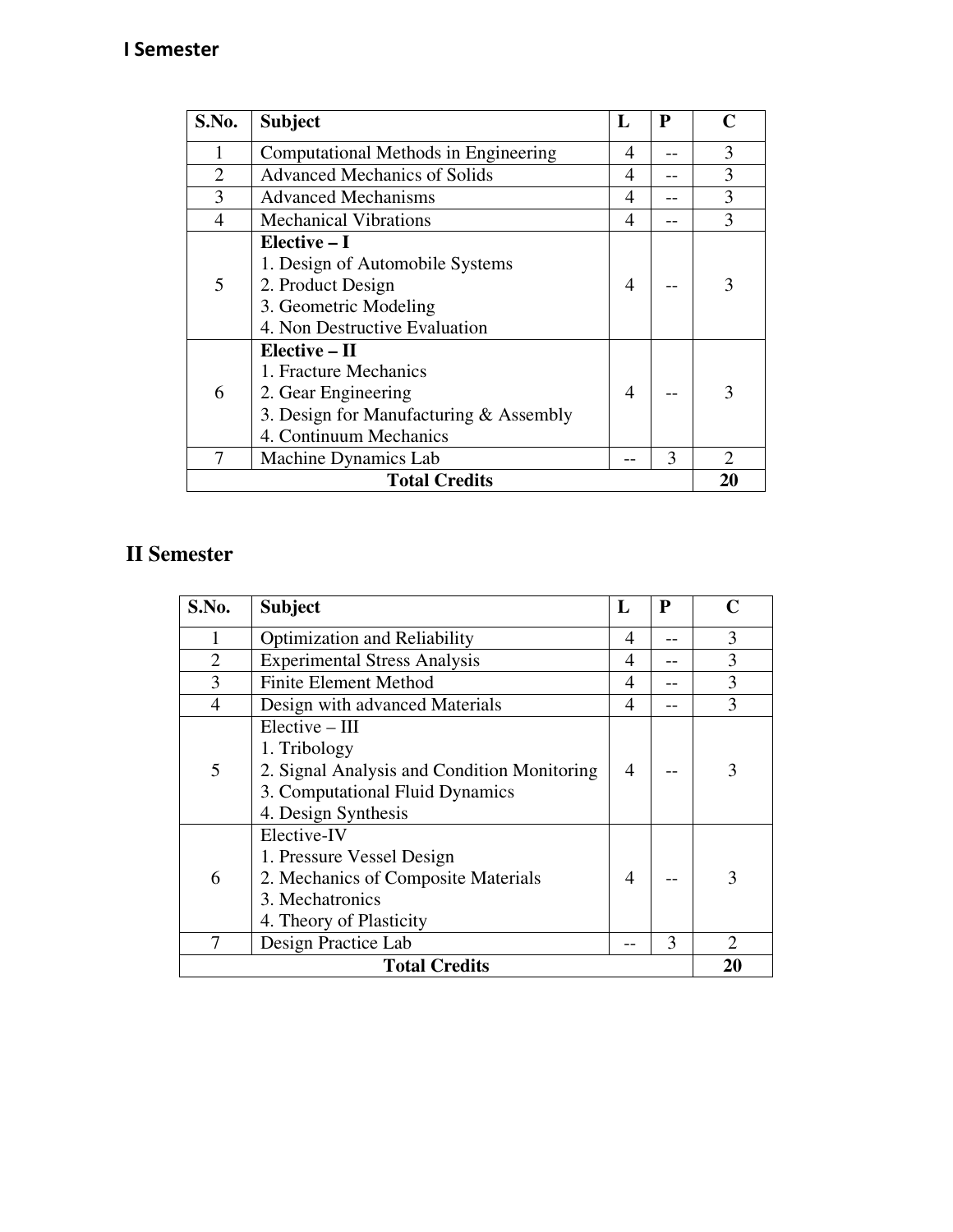# **III Semester**

| <b>S. No.</b>        | <b>Subject</b>          |               | P    | <b>Credits</b> |
|----------------------|-------------------------|---------------|------|----------------|
|                      | Comprehensive Viva-Voce | $\sim$ $\sim$ | --   |                |
|                      | Seminar $-I$            |               | --   |                |
|                      | Project Work Part - I   |               | $ -$ |                |
| <b>Total Credits</b> |                         |               | 20   |                |

# **IV Semester**

| S. No.               | <b>Subject</b>         |       |       | Credits |
|----------------------|------------------------|-------|-------|---------|
|                      | $Seminar - II$         | $- -$ | $- -$ |         |
|                      | Project Work Part - II | $- -$ | $- -$ |         |
| <b>Total Credits</b> |                        |       | 2(    |         |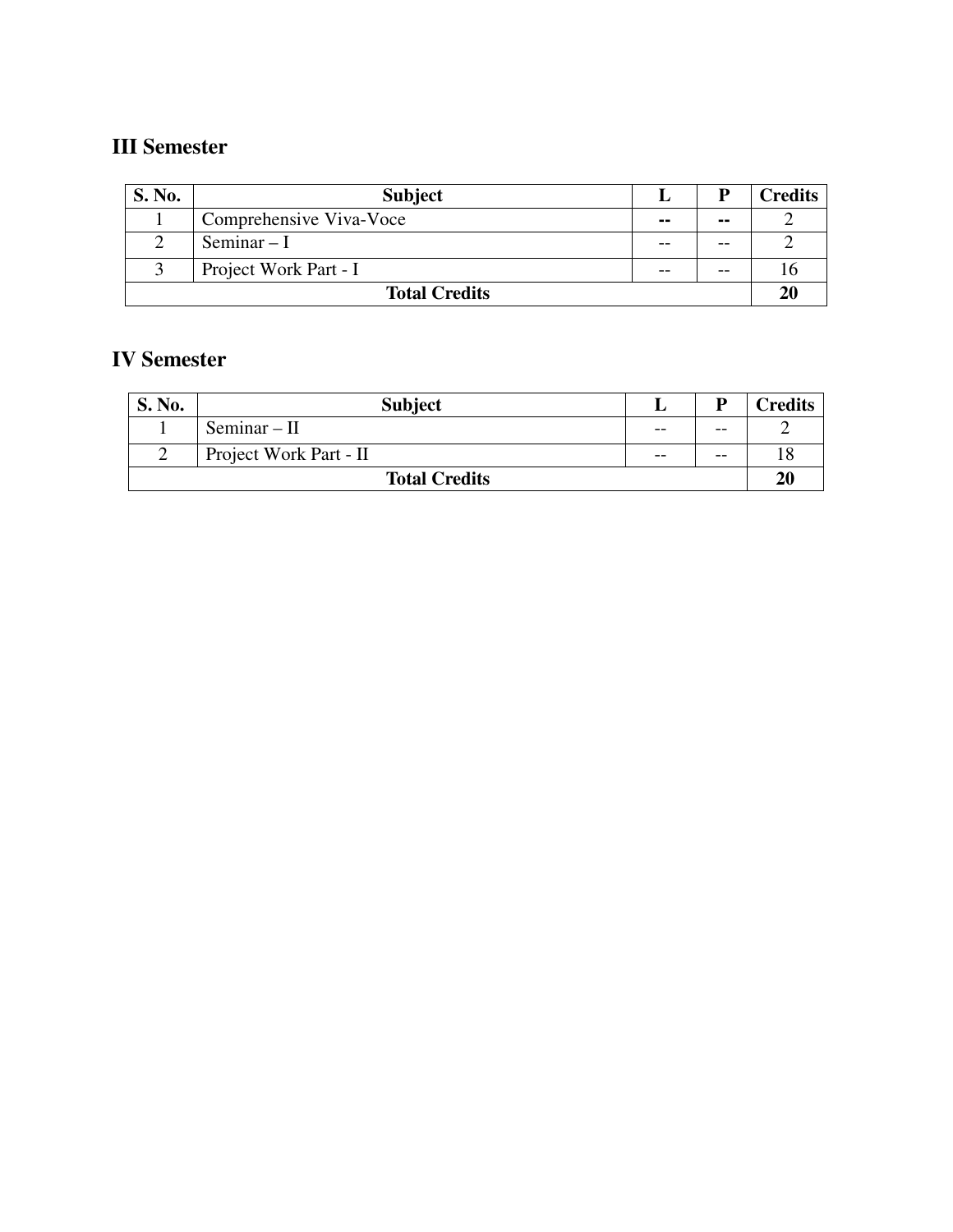#### **Unit – I**

Introduction to numerical methods applied to engineering problems: Examples, solving sets of equations – Matrix notation – Determinants and inversion – Iterative methods – Relaxation methods – System of non-linear equations. Least square approximation fitting of non-linear curves by least squares –regression analysis- multiple linear regression, non linear regression computer programs.

#### **Unit – II**

**Boundry value problems and charecteristic value problems:** Shooting method – Solution through a set of equations – Derivative boundary conditions – Rayleigh – Ritz method – Characteristic value problems.

#### **Unit – III**

**Transformation Techniques:** Continuous fourier series, frequency and time domains, laplace transform, fourier integral and transform, discrete fourier transform (DFT), Fast fourier transform (FFT).

#### **Unit – IV**

**Numerical solutions of partial differential equations:** Laplace's equations – Representations as a difference equation – Iterative methods for Laplace's equations – poisson equation – Examples – Derivative boundary conditions – Irregular and non – rectangular grids – Matrix patterns, sparseness – ADI method – Finite element method.

# **Unit – V**

**Partial differential equations:** Explicit method – Crank-Nickelson method – Derivative boundary condition – Stability and convergence criteria. Solving wave equation by finite differences-stability of numerical method –method of characteristics-wave equation in two space dimensions-computer programs.

# **TEXT BOOKS:**

- 1. Steven C.Chapra, Raymond P.Canale "Numerical Methods for Engineers" Tata Mc-Graw Hill
- 2.Curtis F.Gerald, Partick.O.Wheatly,"Applied numerical analysis"Addison-Wesley,1989
- 3.Douglas J.Faires,Riched Burden"Numerical methods", Brooks/Cole publishing company,1998.Second edition.

# **References:**

- 1.Ward Cheney and David Kincaid "Numerical mathematics and computing" Brooks/Cole publishing company1999, Fourth edition.
- 2.Riley K.F,. M.P.Hobson and Bence S.J,"Mathematical methods for physics and engineering", Cambridge University press,1999.
- 3. Kreysis, Advanced Mathematics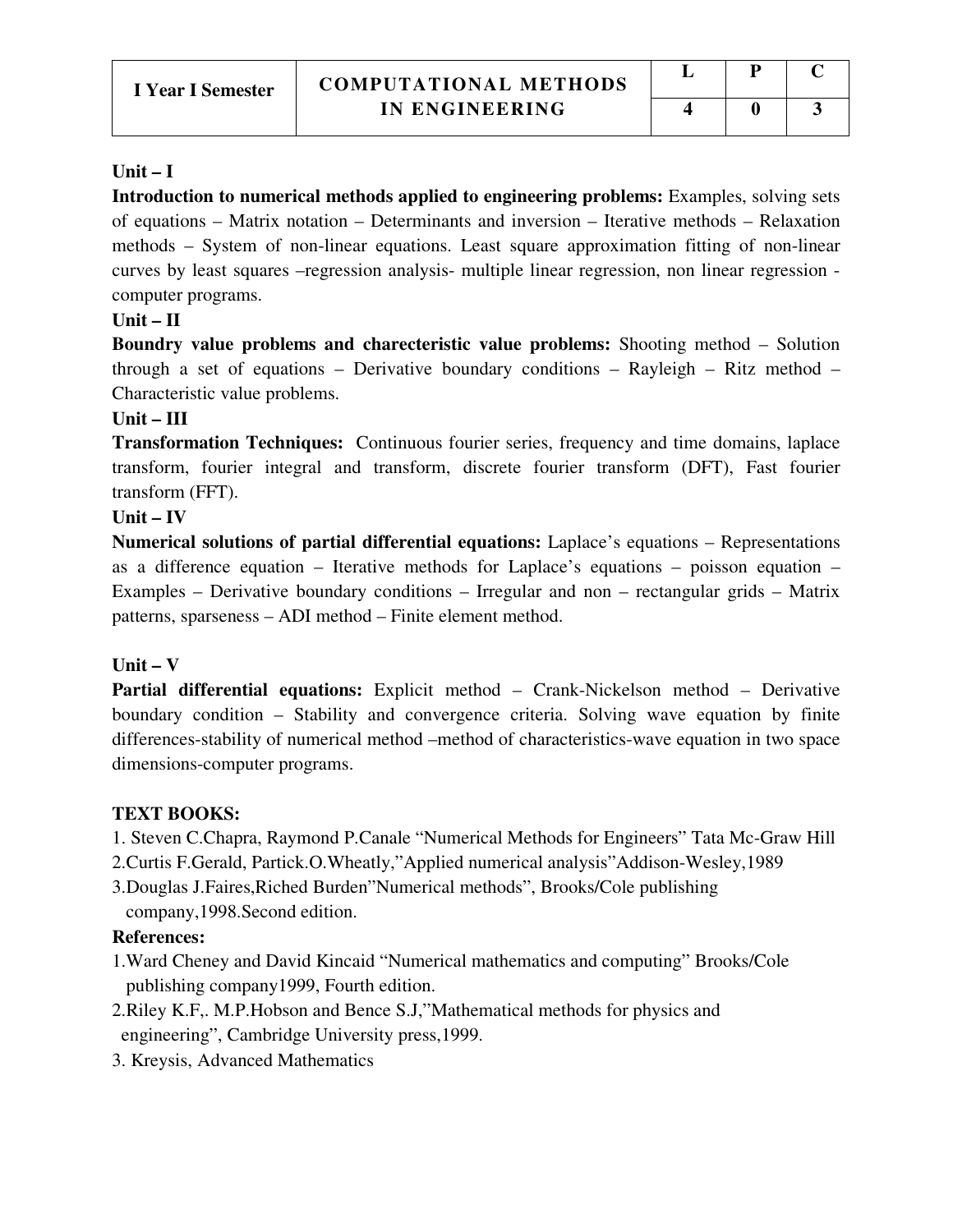# **Unit I**

Theories of stress and strain, Definition of stress at a point, stress notation, principal stresses, other properties, differential equations of motion of a deformable body, deformation of a deformable body, strain theory, principal strains, strain of a volume element, small displacement theory.

Stress –strain temperature relations: Elastic and non elastic response of a solid, first law of thermodynamics, Hooke's Law, Anisotropic elasticity, Hooke's Law, Isotropic elasticity, initiation of Yield, Yield criteria.

# **Unit II**

**Failure criteria:** Modes of failure, Failure criteria, Excessive deflections, Yield initiation, fracture, Progressive fracture, (High Cycle fatigue for number of cycles  $N > 10^6$ , buckling.

Application of energy methods: Elastic deflections and statically indeterminate members and structures: Principle of stationary potential energy, Castiglione's theorem on deflections, Castiglione's theorem on deflections for linear load deflection relations, deflections of statically determinate structures.

# **Unit III**

**Unsymmetrical bending:** Bending stresses in Beams subjected to Nonsymmetrical bending; Deflection of straight beams due to nonsymmetrical bending.

**Curved beam theory:** Winkler Bach formula for circumferential stress – Limitations – Correction factors –Radial stress in curved beams – closed ring subjected to concentrated and uniform loads-stresses in chain links.

# **Unit IV**

**Torsion :** Linear elastic solution; Prandtl elastic membrane (Soap-Film) Analogy; Narrow rectangular cross Section ;Hollow thin wall torsion members ,Multiply connected Cross Section. **Unit V** 

**Contact stresses:** Introduction; problem of determining contact stresses; Assumptions on which a solution for contact stresses is based; Expressions for principal stresses; Method of computing contact stresses; Deflection of bodies in point contact; Stresses for two bodies in contact over narrow rectangular area (Line contact), Loads normal to area; Stresses for two bodies in line contact, Normal and Tangent to contact area.

# **Textbooks:**

1.Advanced Mechanics of materials by Boresi & Sidebottom-Wiely International.

2. Advanced Mechanics of Solids, L.S Srinath

# **References:**

- 1. Advanced strength of materials by Den Hortog J.P.
- 2. Theory of plates Timoshenko.
- 3. Strength of materials  $&$  Theory of structures (Vol I  $&$  II) by B.C Punmia
- 4. Strength of materials by Sadhu singh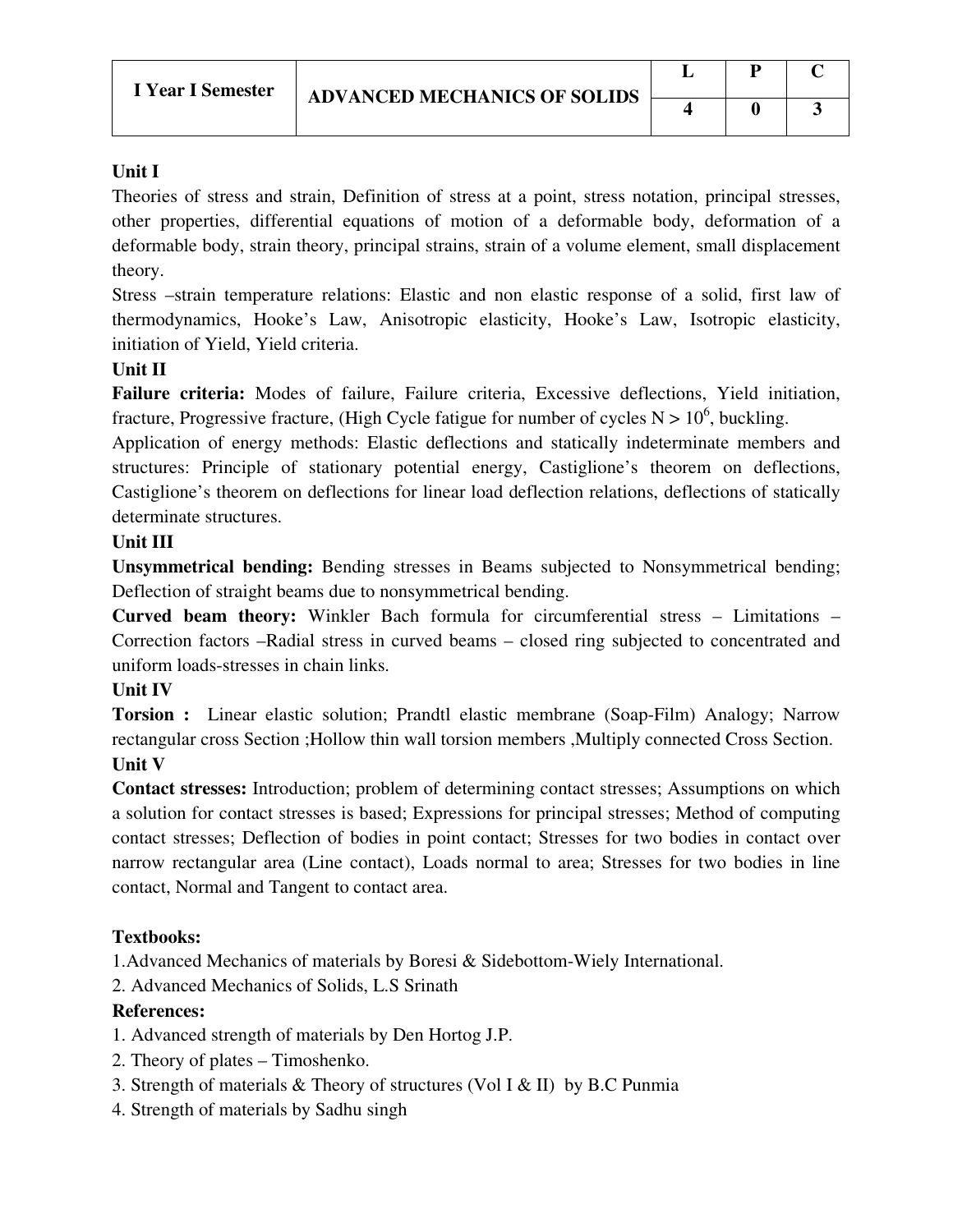# **Unit - I**

**Introduction:** Elements of Mechanisms; Mobility Criterion for Planar mechanisms and manipulators; Mobility Criterion for spatial mechanisms and manipulators. Spherical mechanisms-spherical trigonometry.

# **Unit – II**

 **Advanced Kinematics of plane motion- I:** The Inflection circle ; Euler – Savary Equation; Analytical and graphical determination of  $d_i$ ; Bobillier's Construction; Collineastion axis; Hartmann's Construction ;Inflection circle for the relative motion of two moving planes; Application of the Inflection circle to kinematic analysis.

**Advanced Kinematics of plane motion - II:** Polode curvature; Hall's Equation; Polode curvature in the four bar mechanism; coupler motion; relative motion of the output and input links; Determination of the output angular acceleration and its Rate of change; Freudenstein's collineation –axis theorem; Carter –Hall circle; The circling – point curve for the Coupler of of a four bar mechanism.

# **Unit – III**

 **Introduction to Synthesis-Graphical Methods - I:** The Four bar linkage ;Guiding a body through Two distinct positions; Guiding a body through Three distinct positions; The Rotocenter triangle ; Guiding a body through Four distinct positions; Burmester's curve.

**Introduction to Synthesis-Graphical Methods - II:** Function generation- General discussion; Function generation: Relative –rotocenter method, Overlay's method, Function generation-Velocity – pole method; Path generation: Hrones's and Nelson's motion Atlas, Roberts's theorem.

# **Unit – IV**

 **Introduction to Synthesis - Analytical Methods:** Function Generation: Freudenstien's equation, Precision point approximation, Precision – derivative approximation; Path Generation: Synthesis of Four-bar Mechanisms for specified instantaneous condition; Method of components; Synthesis of Four-bar Mechanisms for prescribed extreme values of the angular velocity of driven link; Method of components.

# **Unit – V**

**Manipulator kinematics :** D-H transformation matrix ; Direct and Inverse kinematic analysis of Serial manipulators: Articulated, spherical & industrial robot manipulators- PUMA, SCARA,STANFORD ARM, MICROBOT.

# **Text Books:**

- 1. Jeremy Hirschhorn, Kinematics and Dynamics of plane mechanisms,McGraw-Hill,1962.
- 2. L.Sciavicco and B.Siciliano, Modelling and control of Robot manipulators, Second edition , Springer -Verlag,London,2000.
- 3. Amitabh Ghosh and Ashok Kumar Mallik, Theory of Mechanisms and Machines. E.W.P.Publishers.

# **Reference Books:**

- 1. Allen S.Hall Jr., Kinematics and Linkage Design, PHI,1964.
- 2. J.E Shigley and J.J . Uicker Jr., Theory of Machines and Mechanisms , McGraw-Hill, 1995.
- 3. Joseph Duffy, Analysis of mechanisms and Robot manipulators, Edward Arnold, 1980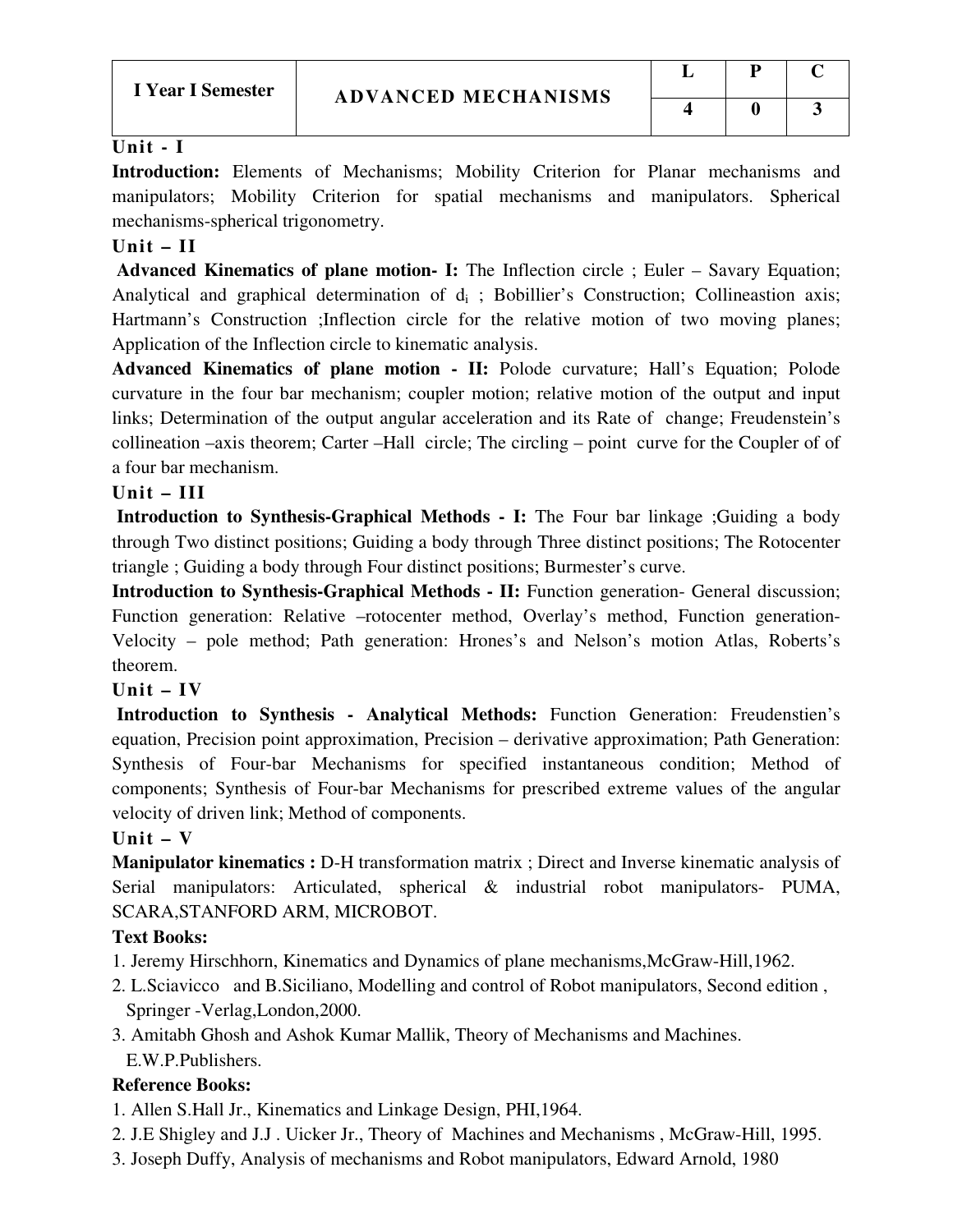# **Unit I**

**Single degree of Freedom systems:** Undamped and damped free vibrations: forced vibrations ; coulomb damping; Response to harmonic excitation; rotating unbalance and support excitation, Vibration isolation and transmissibility, Vibrometers, velocity meters & accelerometers.

# **Unit II**

Response to Non Periodic Excitations: unit Impulse, unit step and unit Ramp functions; response to arbitrary excitations, The Convolution Integral; shock spectrum; System response by the Laplace Transformation method.

# **Unit III**

**Multi degree freedom systems:** Principal modes – undamped and damped free and forced vibrations ; undamped vibration absorbers, Matrix formulation, stiffness and flexibility influence coefficients; Eigen value problem; normal modes and their properties; Free and forced vibration by Modal analysis; Method of matrix inversion; Torsional vibrations of multi – rotor systems and geared systems; Discrete-Time systems.

# **Unit IV**

**Numerical Methods:** Rayliegh's, stodola's, Matrix iteration, Rayleigh-Ritz Method and Holzer's methods

# **Unit V**

**Application of concepts:** Free vibration of strings – longitudinal oscillations of bars-transverse vibrations of beams- Torsional vibrations of shafts. Critical speeds without and with damping, secondary critical speed.

# **Text books:**

- 1. Elements of Vibration Analysis by Meirovitch.
- 2. Mechanical Vibrations by G.K. Groover.

# **References:**

- 1. Vibrations by W.T. Thomson
- 2. Mechanical Vibrations Schaum series.
- 3. Vibration problems in Engineering by S.P. Timoshenko.
- 4. Mechanical Viabrations V.Ram Murthy.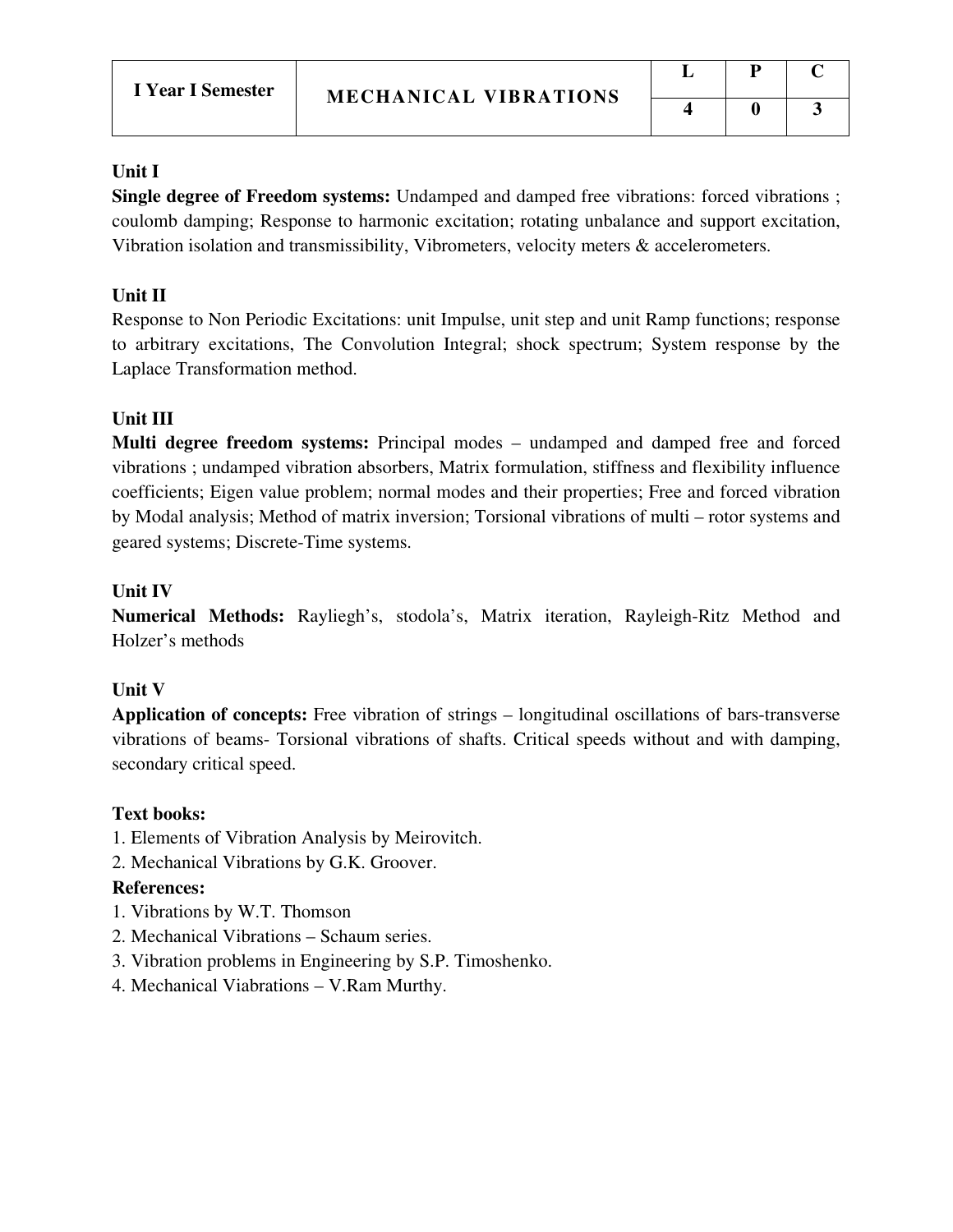| L | Р | U |
|---|---|---|
| - |   | 3 |

# **DESIGN OF AUTOMOBILE SYSTEMS (ELECTIVE I)**

# **UNIT I**

Conceptual design of automobiles: body shape definition based on aerodynamic structure safety, sub - systems integration considerations, road load analysis, transmission of road loadsto structure.

# **UNTI II**

 Detail design of structural elements, load analysis for different vehicles, safety consideration, design for bending, torsion conditions, criteria for toppling, based on cornering loads.

# **UNIT III**

 Suspension system integration with vehicle for ride comfort, methods of mounting suspension and power train systems.

# **UNIT IV**

Driver cabin/seat design, design of control systems based on ergonomics, anthropometry, human factors engineering considerations.

# **UNIT V**

Safety aspects of automobiles, devices, energy absorbing systems, crash worthiness, legislation relating to safety, vehicle performance requirements, sub systems packaging and verification of vehicle performance through testing(lab, field testing).

# **TEXT BOOKS**

1 Donald E.Males, Fundamentals of automobile body structure design(R-394), SAE2011

2 W.F.Milliker,D.L.Milliker,Maurice Olly, Chassis design: principles an analysis(R-206)SAE2002

3. J.H Smith, Modern Vehicle System Design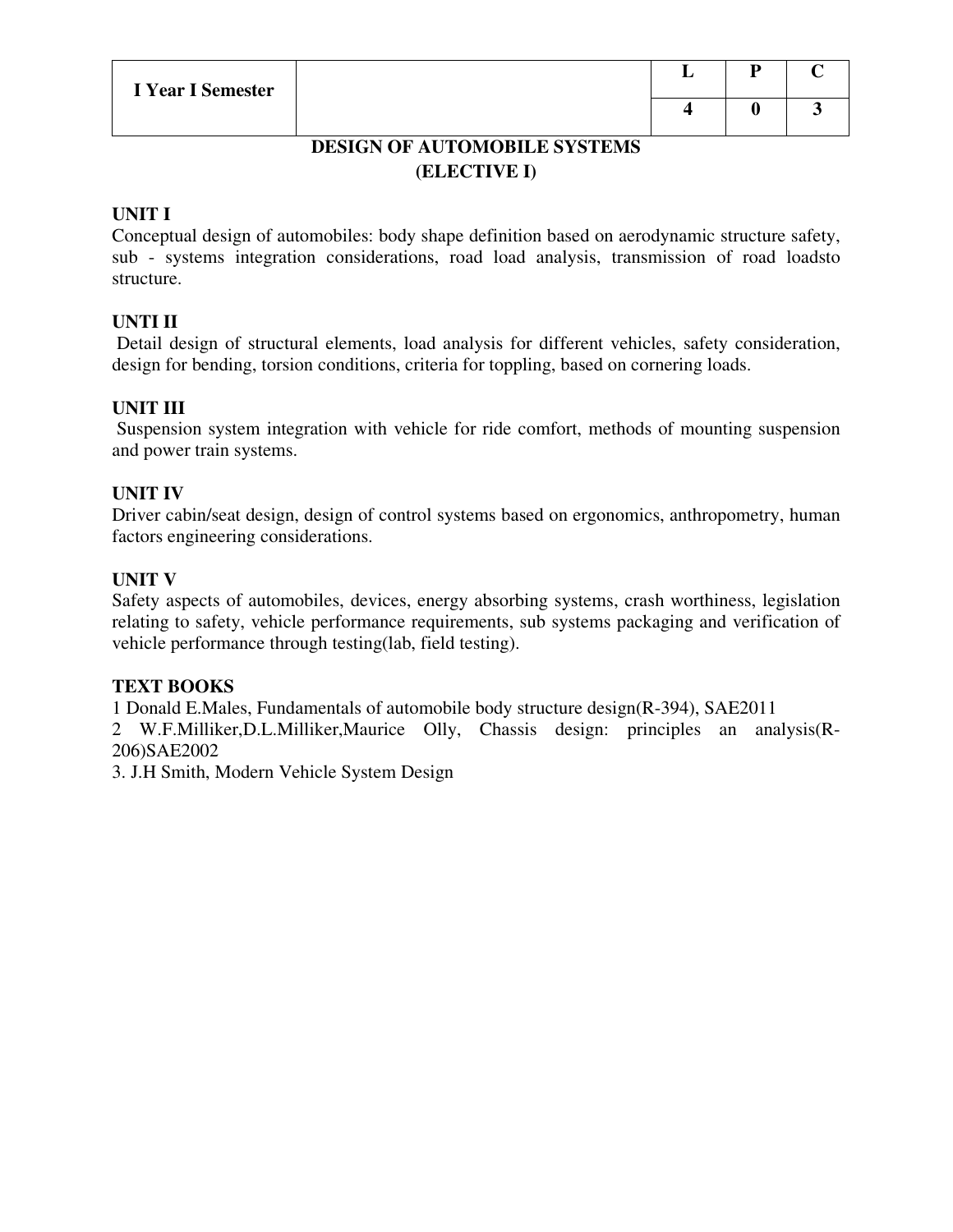#### **PRODUCT DESIGN (ELECTIVE - I)**

#### **UNIT- I**

 Introduction -Need for IPPD – strategic importance of product development – integration of customer, designer, material supplier and process planner, Competitor and costumer – behavior analysis. Understanding customer – promoting customer understanding – involve customer in development and managing requirements – Organization – process management and improvement – Plan and establish product specification.

#### **UNIT - II**

**CONCEPT GENERATION AND SELECTION:** Task – Structured approaches – Clarification – Search – Externally and internally – explore systematically – reflect on the solutions and process – concept selection – methodology – benefits.

**PRODUCT ARCHETECTURE**: Implications – Product change – variety – component standardization – product performance – manufacturability.

#### **UNIT - III**

**PRODUCT DEVELOPMENT MANAGEMENT:** Establishing the architecture – creation – clustering – geometric layout development – fundamental and incidental interactions – related system level design issues – secondary systems – architecture of the chunks – creating detailed interface specifications.

**INDUSTRIAL DESIGN**: Integrate process design – Managing costs – Robust design – Integrating CAE, CAD, CAM tools – simulating product performance and manufacturing processing electronically – Need for industrial design – impact – design process.

#### **UNIT - IV**

Investigation of customer needs – conceptualization – refinement – management of the industrial design process – technology driven products – user – driven products – assessing the quality of industrial design.

#### **UNIT - V**

**DESIGN FOR MANUFACTURING AND PRODUCTY DEVELOPMENT:** Definition – Estimation of manufacturing cost – reducing the component costs and assembly costs – Minimize system complexity. Prototype basics – Principles of prototyping – planning for prototypes – Economics analysis – Understanding and representing tasks – baseline project planning – accelerating the project execution.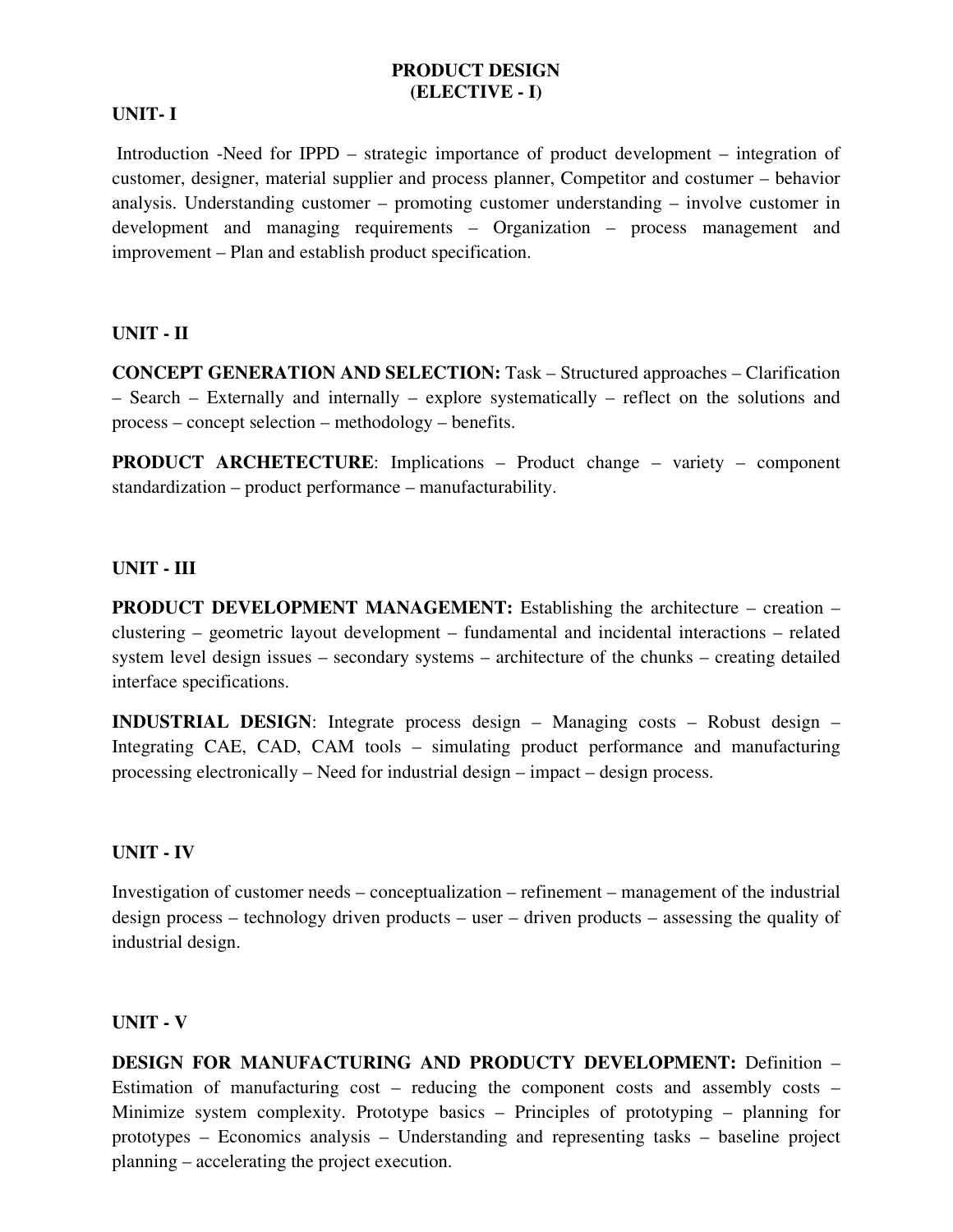# **TEXT BOOKS:**

- 1. Product Design and Development / Kari T. Ulrich and Steven D. Eppinger / McGraw Hill International Edns. 1999.
- 2. Concurrent Engg/integrated Product development / Kemnneth Crow / DRM Associates, 26/3, Via Olivera, Palos Verdes, CA 90274(310)377-569, Workshop Book.

- 1 Effective Product Design and Development / Stephen Rosenthal / Business One Orwin, Homewood, 1992, ISBN, 1-55623-603-4.
- 2 Tool Design–Integrated Methods for Successful Product Engineering / Staurt Pugh / Addsion Wesley Publishing, Neyourk, NY, 1991, ISBN 0-202-41369-5.
	- **3** Production and Operations Management/Chase/TMH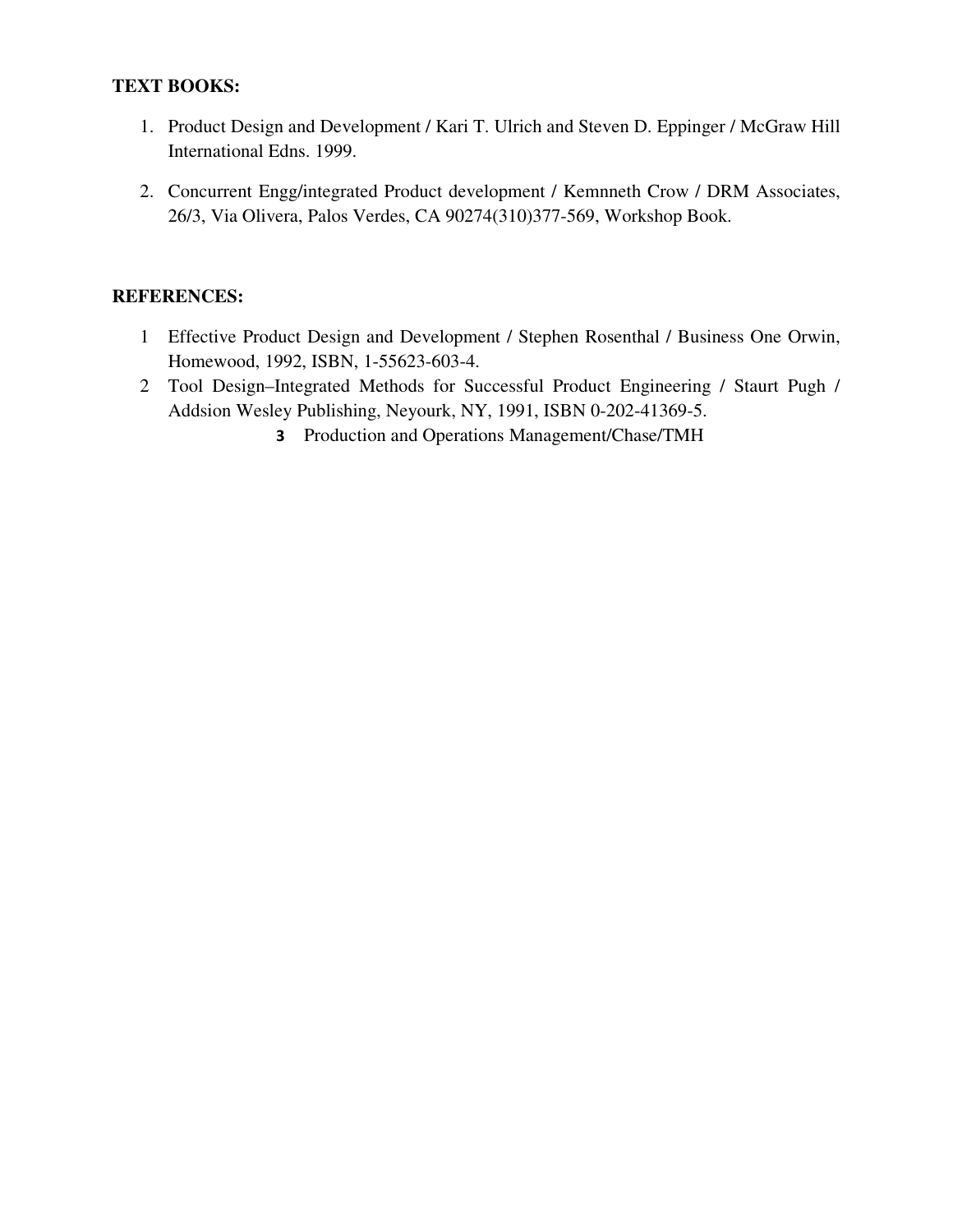# **GEOMETRIC MODELING (ELECTIVE - I)**

# **Unit - I**

**Cubic spline –I** Definition, Explicit and implicit equations, parametric equations, Algebraic and geometric form of cubic spline, Hermite cubic spline, tangent vectors, parametric space of a curve, blending functions.

# **Unit - II**

# **Cubic Splines-II:**

four point form, reparametrization, truncating and subdividing of curves. Graphic construction and interpretation, composite pc curves.

**Bezier Curves:** Bernstein basis, equations of Bezier curves, properties, derivatives.

# **Unit - III**

**B-Spline Curves:** B-Spline basis, equations, knot vectors, properties, and derivatives.

# **Unit – IV**

**Surfaces:** Bicubic surfaces, Coon's surfaces, Bezier surfaces, B-Spline surfaces, surfaces of revolutions, Sweep surfaces, ruled surfaces, tabulated cylinder, bilinear surfaces, Gaussian curvature.

# **Unit – V**

**Solids:** Tricubic solid, Algebraic and geometric form.

**Solid modeling concepts:** Wire frames, Boundary representation, Half space modeling, spatial cell, cell decomposition, classification problem.

# **TEXT BOOKS:**

- 1. Elements of Computer Graphics by Roger & Adams Tata McGraw Hill.
- 2. Geometric Modeling by Micheal E. Mortenson, McGraw Hill Publishers

# **REFERENCES:**

1. Computer Aided Design and Manufacturing, K.Lalit Narayan, K.Mallikarjuna Rao, MMM Sarcar, PHI Publishers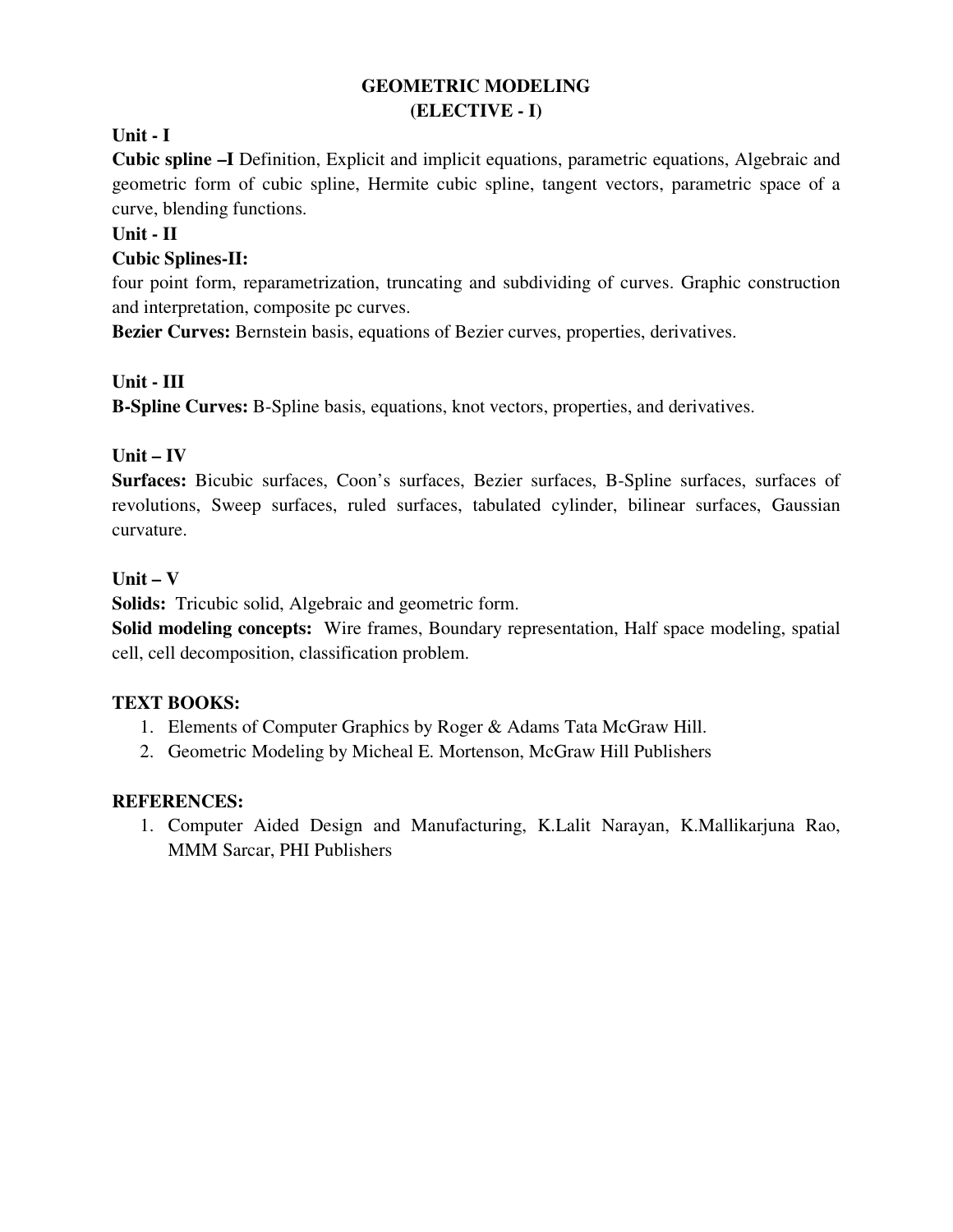# **NON - DESTRUCTIVE EVALUATION (ELECTIVE - I)**

# **UNIT – I**

**General Methods:** Flaw Detection Using Dye Penetrants. Magnetic Particle Inspection introduction to electrical impedance, Principles of Eddy Current testing, Flaw detection using eddy currents.

# **UNIT – II**

**X-Ray Radiography**: The Radiographic process, X-Ray and Gamma-ray sources, Geometric Principles, Factors Governing Exposure, Radio graphic screens, Scattered radiation, Arithmetic of exposure, Radiographic image quality and detail visibility, Industrial X-Ray films,

Fundamentals of processing techniques, Process control, The processing Room, Special Processing techniques, Paper Radiography, Sensitometric characteristics of x-ray films, Film graininess signal to noise ratio in radiographs, The photographic latent image, Radiation Protection,

# **UNIT – III**

Generation of ultrasonic waves, Horizontal and shear waves, Near field and far field acoustic wave description, Ultrasonic probes- straight beam, direct contact type, Angle beam, Transmission/reflection type, and delay line transducers, acoustic coupling and media, Transmission and pulse echo methods, A-scan, B-scan, C-scan, F-scan and P-scan modes, Flaw sizing in ultrasonic inspection: AVG, Amplitude, Transmission, TOFD, Satellite pulse, Multimodal transducer, Zonal method using focused beam. Flow location methods, Signal processing in Ultrasonic NDT; Mimics, spurious echos and noise. Ultrasonic flaw evaluation.

# **UNIT – IV**

**Holography:** Principles and practices of Optical holography, acoustical, microwave, x-ray and electron beam holography techniques.

# **UNIT – V**

**Applications:** NDT in flaw analysis of Pressure vessels, piping, NDT in Castings, Welded constructions, etc., Case studies.

# **TEXT BOOKS:**

1. Ultrasonic testing by Krautkramer and Krautkramer

2. Ultrasonic inspection 2 Training for NDT : E. A. Gingel, Prometheus Press,

3. ASTM Standards, Vol 3.01, Metals and alloys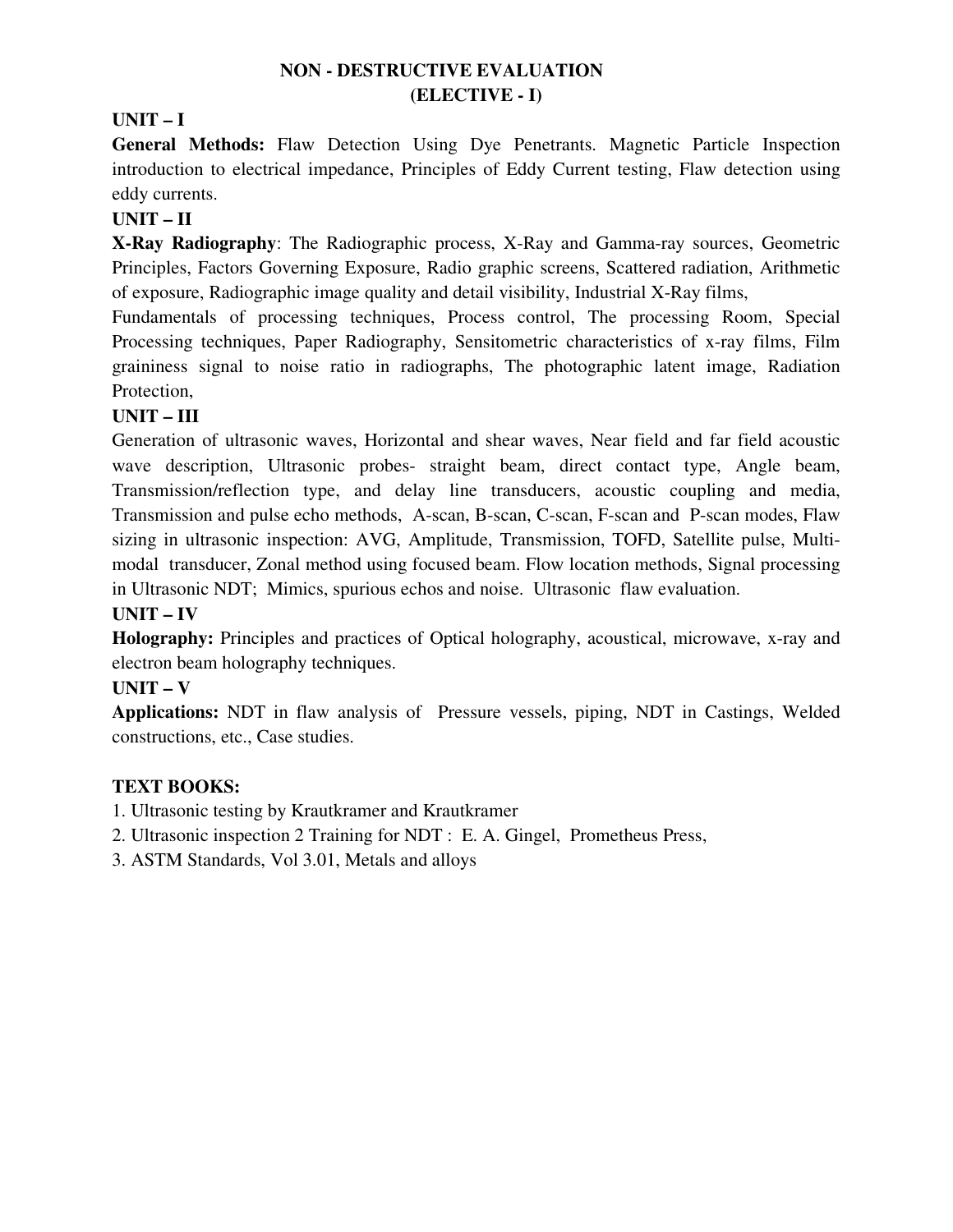# **FRACTURE MECHANICS (ELECTIVE - II)**

# **UNIT-I**

**Introduction:** Prediction of mechanical failure. Macroscopic failure modes; brittle and ductile behaviour. Fracture in brittle and ductile materials – characteristics of fracture surfaces; intergranular and intra-granular failure, cleavage and micro-ductility, growth of fatigue cracks, The ductile/brittle fracture transition temperature for notched and unnotched components. Fracture at elevated temperature.

# **UNIT-II**

**Griffiths analysis: C**oncept of energy release rate, G, and fracture energy, R. Modification for ductile materials, loading conditions. Concept of R curves.

**Linear Elastic Fracture Mechanics, (LEFM).** Three loading modes and the state of stress ahead of the crack tip, stress concentration factor, stress intensity factor and the material parameter the critical stress intensity factor, crack tip plasticity, effect of thickness on fracture toughness.

# **UNIT-III**

**Elastic-Plastic Fracture Mechanics; (EPFM).** The definition of alternative

failure prediction parameters, Crack Tip Opening Displacement, and the J integral. Measurement of parameters and examples of use.

# **UNIT-IV**

**Fatigue:** definition of terms used to describe fatigue cycles, High Cycle Fatigue, Low Cycle Fatigue, mean stress R ratio, strain and load control. S-N curves. Goodmans rule and Miners rule. Micromechanisms of fatigue damage, fatigue limits and initiation and propagation control, leading to a consideration of factors enhancing fatigue resistance. Total life and damage tolerant approaches to life prediction.

# **UNIT-V**

**Creep deformation:** the evolution of creep damage, primary, secondary and tertiary creep. Micro-mechanisms of creep in materials and the role of diffusion. Ashby creep deformation maps. Stress dependence of creep – power law dependence. Comparison of creep performance under different conditions – extrapolation and the use of Larson-Miller parameters. Creep-fatigue interactions. Examples.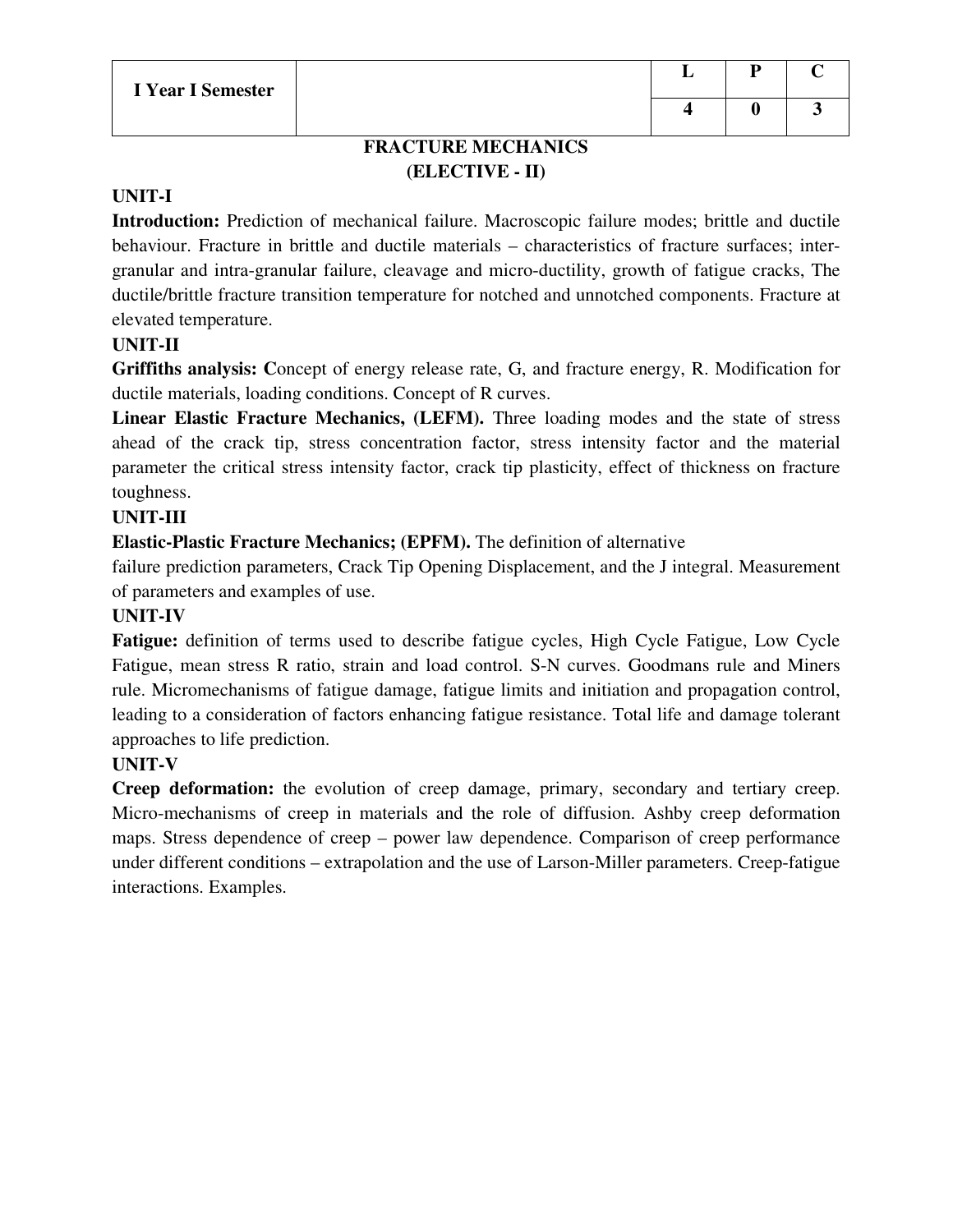# **TEXT BOOKS**

1. T.L. Anderson, Fracture Mechanics Fundamentals and Applications, 2nd Ed. CRC press, (1995)

- 2. B. Lawn, Fracture of Brittle Solids, Cambridge Solid State Science Series 2nd ed1993.
- 3. J.F. Knott, Fundamentals of Fracture Mechanics, Butterworths (1973)
- 4. J.F. Knott, P Withey, Worked examples in Fracture Mechanics, Institute of Materials.
- 5. H.L.Ewald and R.J.H. Wanhill Fracture Mechanics, Edward Arnold, (1984).
- 6. S. Suresh, Fatigue of Materials, Cambridge University Press, (1998)
- 7. L.B. Freund and S. Suresh, Thin Film Materials Cambridge University Press,(2003).
- 8. G. E. Dieter, Mechanical Metallurgy, McGraw Hill, (1988)
- 9. D.C. Stouffer and L.T. Dame, Inelastic Deformation of Metals, Wiley (1996)
- 10. F.R.N. Nabarro, H.L. deVilliers, The Physics of Creep, Taylor and Francis, (1995)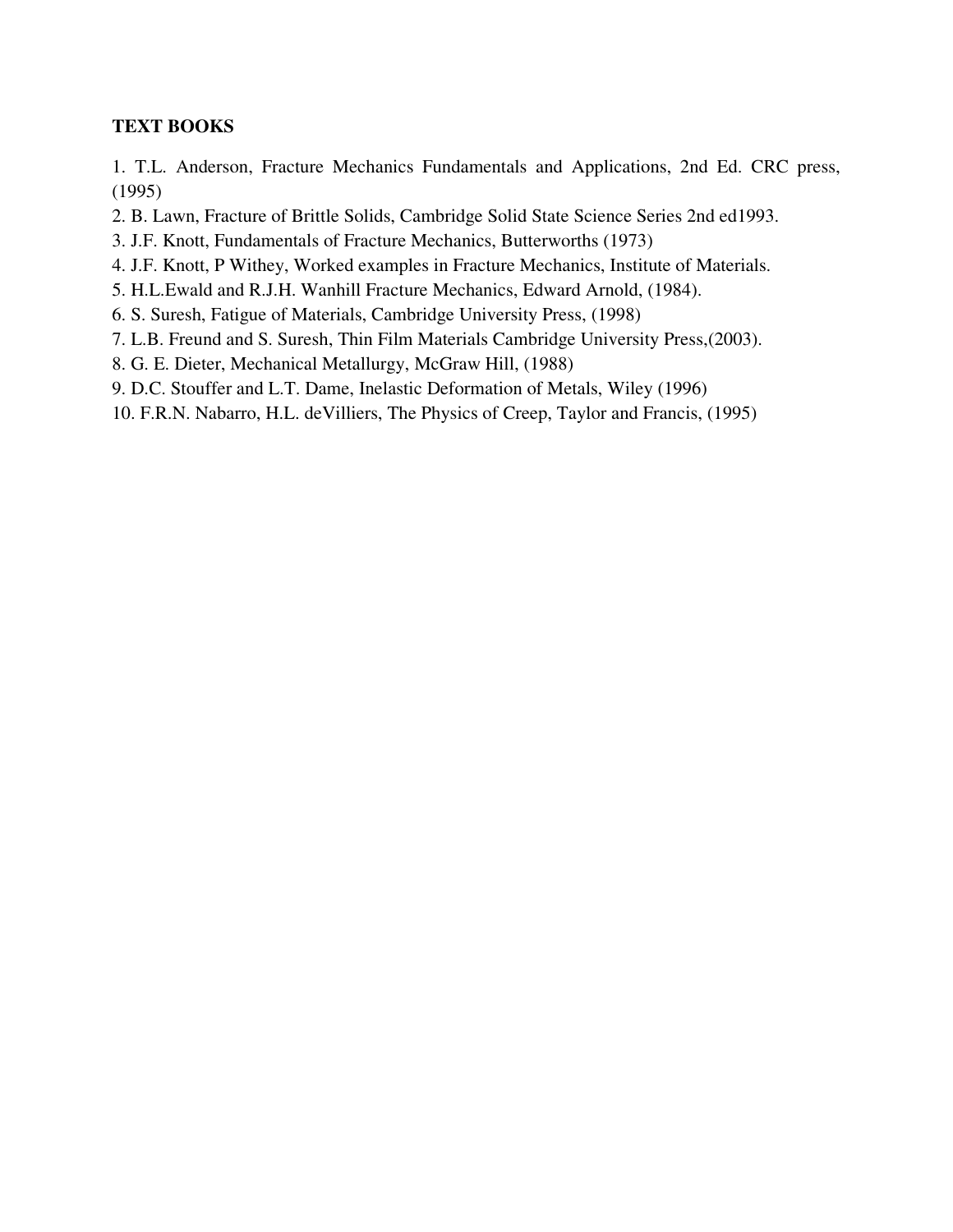# **GEAR ENGINEERING (PSG Design data Book is allowed) (ELECTIVE - II)**

# **UNIT – I**

Introduction: Principles of gear tooth action, Generation of Cycloid and Involute gears, Involutometry, gear manufacturing processes and inspection, gear tooth failure modes, stresses, selection of right kind of gears.

# **UNIT – II**

Spur Gears, Helical gears, Bevel gears and worm gears, Tooth loads, Principles of Geometry, Design considerations and methodology, Complete design of spur gear teeth considering Lewis beam strength, Buckingham's dynamic load and wear load, Design of gear shaft and bearings.

# **UNIT –III**

Gear trains: Simple, compound and epicyclic gear trains, Ray diagrams, Design of a gear box of an automobile, Design of gear trains from the propeller shafts of airplanes for auxiliary systems.

# **UNIT – IV**

Gear failures

Analysis of gear tooth failures, Nomenclature of gear tooth wear and failure, tooth breakage, pitting, scoring, wear, overloading, gear-casing problems, lubrication failures

# **UNIT – V**

**Optimal Gear design:** Optimization of gear design parameters, Weight minimization, Constraints in gear train design-space, interference, strength, dynamic considerations, rigidity etc. Compact design of gear trains, multi objective optimization of gear trains. Application of Traditional and non-traditional optimization techniques

# **TEXT BOOKS:**

1. Maleev and Hartman, Machine Design, C.B.S. Publishers, India.

2. Henry E.Merrit,Gear engineering ,Wheeler publishing,Allahabad,1992.

3. Practical Gear design by Darle W. Dudley, McGraw-Hill book company

- 1. Earle Buckingham, Analytical mechanics of gears, Dover publications, New York, 1949.
- 2. G.M.Maitha, Hand book of gear design, Tata Mc.Graw Hill publishing company Ltd., New Delhi,1994.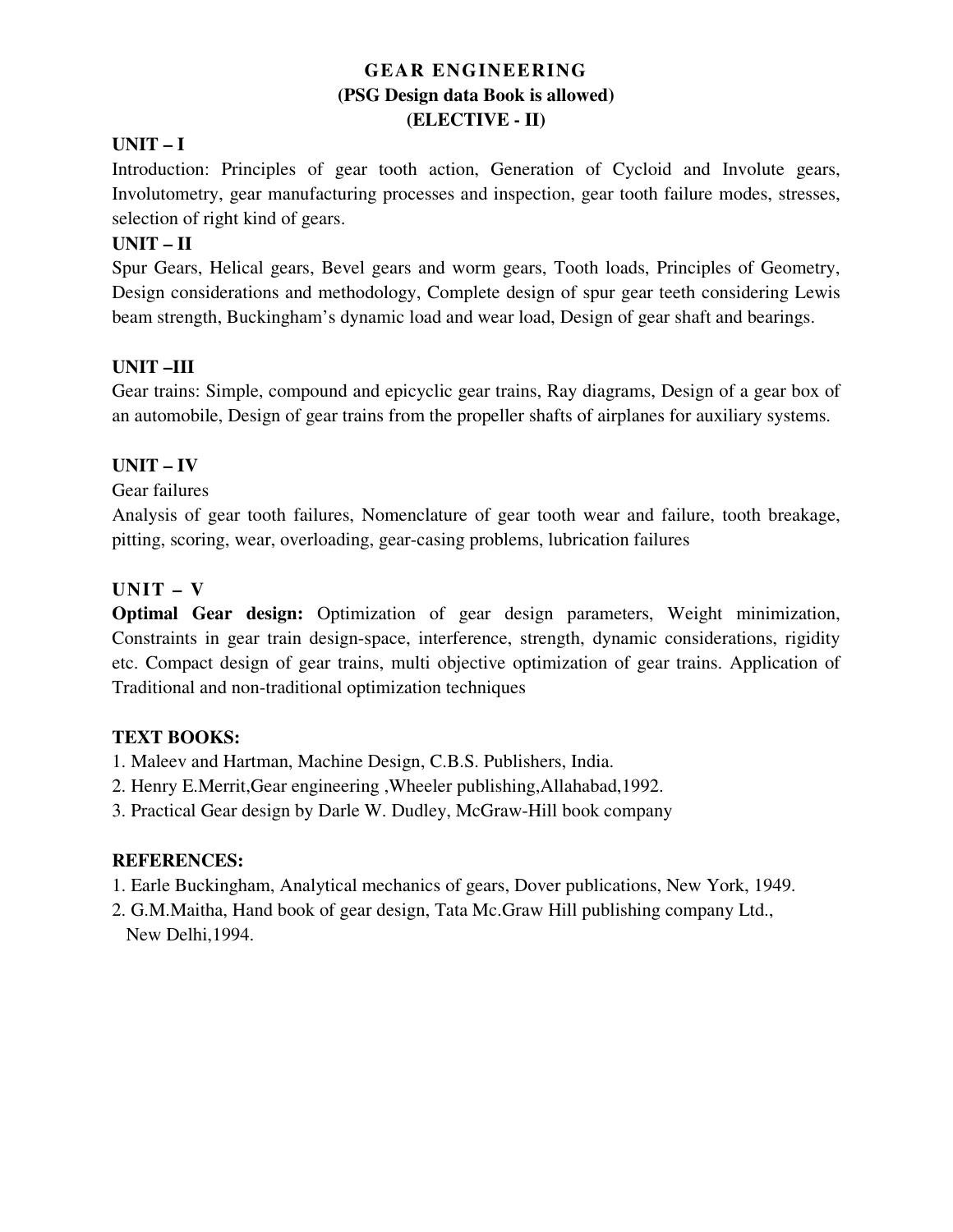# **DESIGN FOR MANUFACTURING AND ASSEMBLY (ELECTIVE - II)**

# **UNIT - I**

Introduction to DFM, DFMA: How Does DFMA Work? Reasons for Not Implementing DFMA, What Are the Advantages of Applying DFMA During Product Design?, Typical DFMA Case Studies, Overall Impact of DFMA on Industry.

Design for Manual Assembly: General Design Guidelines for Manual Assembly, Development of the Systematic DFA Methodology, Assembly Efficiency, Effect of Part Symmetry, Thickness, Weight on Handling Time, Effects of Combinations of Factors, Application of the DFA Methodology.

# **UNIT - II**

Machining processes: Overview of various machining processes-general design rules for machining-dimensional tolerance and surface roughness-Design for machining – ease – redesigning of components for machining ease with suitable examples. General design recommendations for machined parts.

#### **UNIT - III**

Metal casting: Appraisal of various casting processes, selection of casting process,-general design considerations for casting-casting tolerance-use of solidification, simulation in casting design-product design rules for sand casting.

**Extrusion & Sheet metal work:** Design guide lines extruded sections-design principles for punching, blanking, bending, deep drawing-Keeler Goodman forging line diagram – component design for blanking.

#### **UNIT - IV**

Metal joining: Appraisal of various welding processes, factors in design of weldments – general design guidelines-pre and post treatment of welds-effects of thermal stresses in weld jointsdesign of brazed joints. Forging: Design factors for forging – closed die forging design – parting lines of dies – drop forging die design – general design recommendations.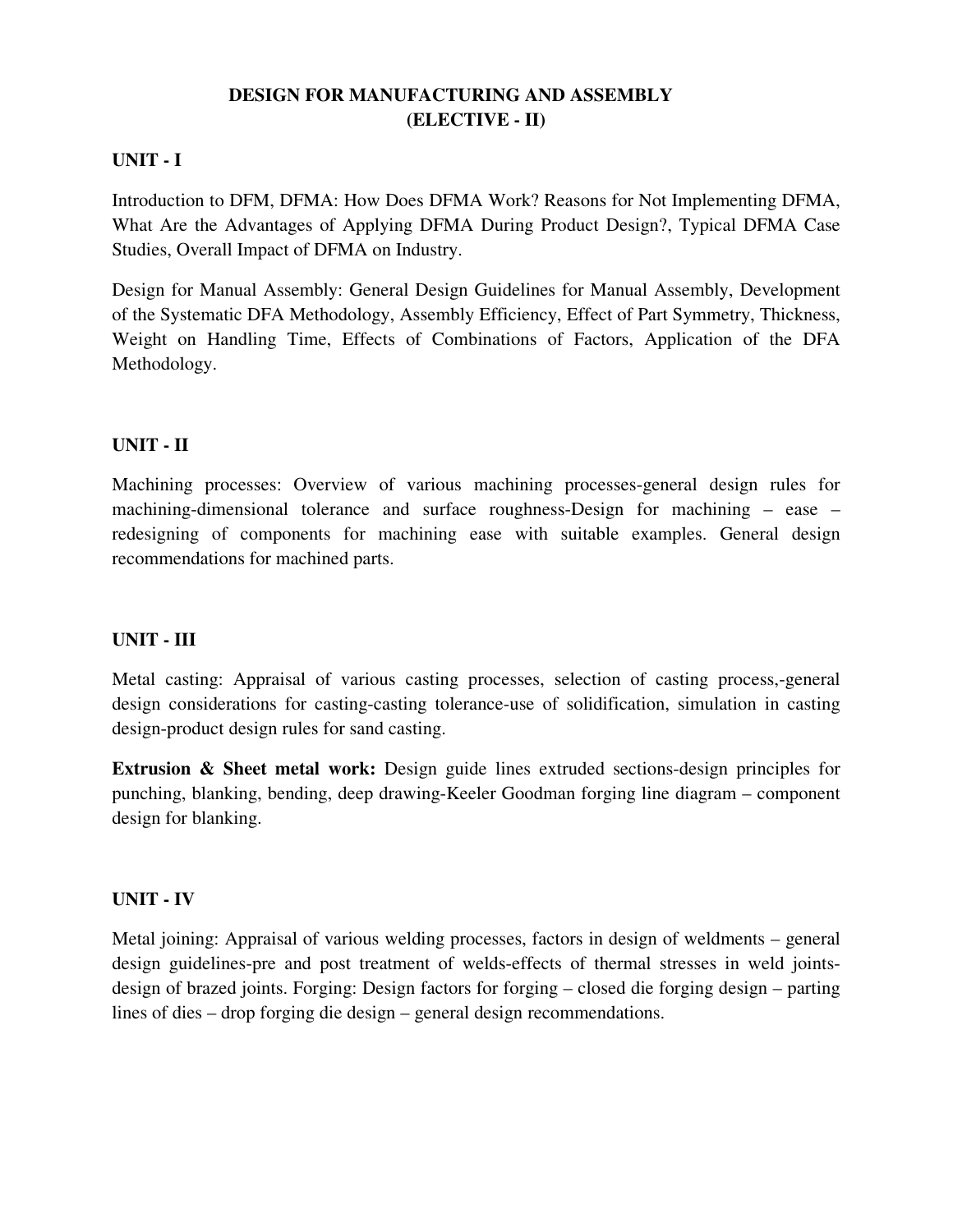#### **UNIT – V**

Design for Assembly Automation: Fundamentals of automated assembly systems, System configurations, parts delivery system at workstations, various escapement and placement devices used in automated assembly systems, Quantitative analysis of Assembly systems, Multi station assembly systems, single station assembly lines.

#### **TEXT BOOKS:**

- 1. Design for manufacture, John cobert, Adisson Wesley. 1995
- 2. Design for Manufacture by Boothroyd,
- 3. Design for manufacture, James Bralla

#### **REFERENCE:**

ASM Hand book Vol.20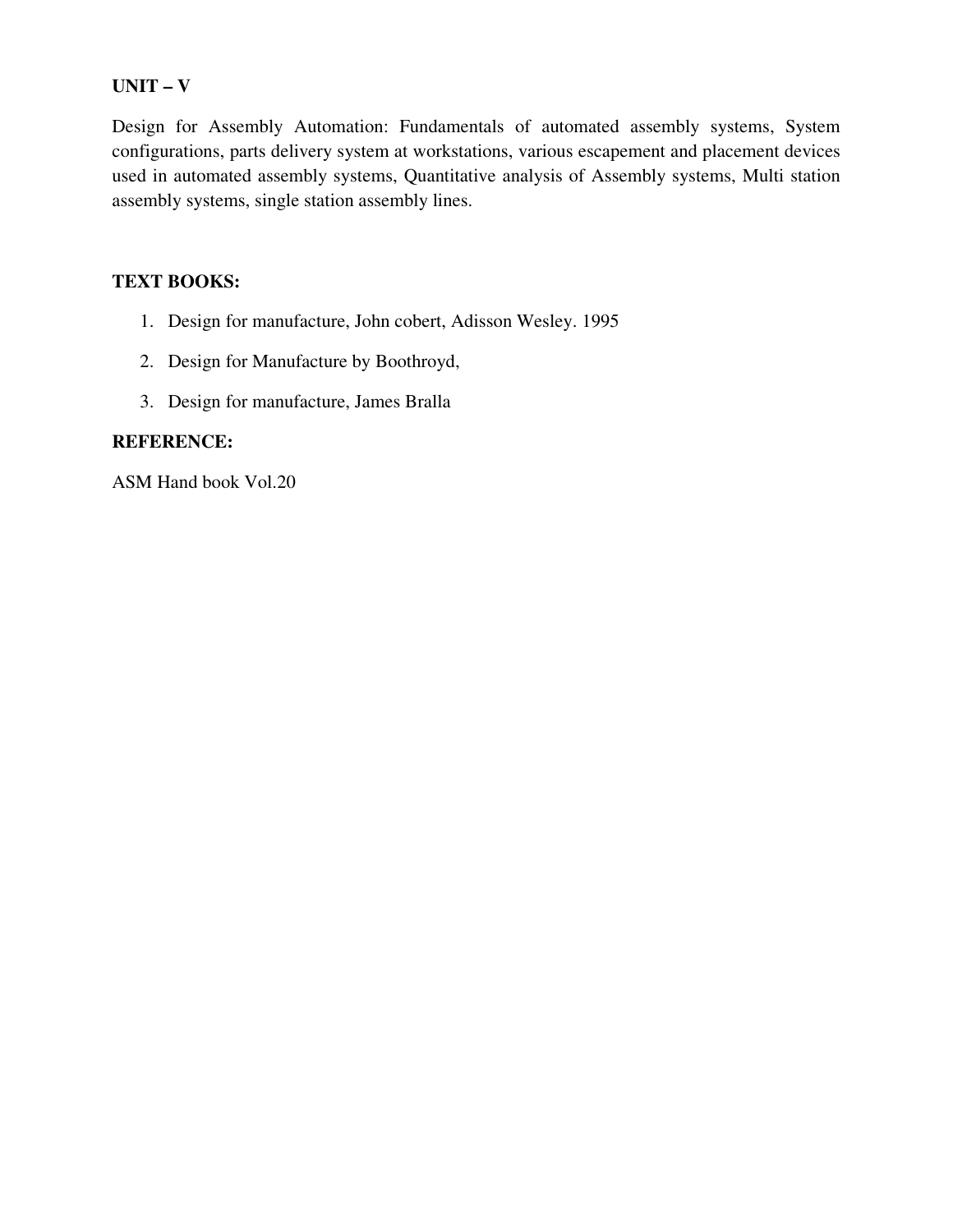# **CONTINUUM MECHANICS (ELECTIVE - II)**

# **UNIT – I**

**Tensor calculus:** Tensor calculus, Multi linear forms, Definition of Tensor over including vector spaces, Alternating tensors, determinants, orientation, tensor products, kinematics of deformations and motion, strain analysis, rotation of tensors, calculations of tensors, internal calculations of tensors and integral identities.

#### **UNIT – II**

Eulerian and Lagrangian description of a continuous, discrete systems, continua, physical quantities and their derivatives. Rigid body motion, Relation between continuum models and real materials.

#### **UNIT – III**

**Conservation laws in a continuum:** Mass conservation in Lagrangen and Eulerian frames, Conservation of momentum in Lagrangen and Eulerian frames.

#### **UNIT – IV**

Conservation in angular momentum in lagrengian form. Conservation of energy in in Lagrangen and Eulerian frames.Strain and decomposition. Finite deformation, infinitesimal displacements

#### **UNIT - V**

Material frame indifference, Elastic Materials, Viscous fluids, linear visco-elasticity, case studies for metals and polymers.

# **TEXT BOOK**

1. Continuous mechanics, George Backus, Samizdat Press, 1997 **REFERENCES:**  1.Mechanics of Continua, A.C. Eringan, 1962 2.Continuous Physics, Vol. 1, A.C. Eringan, 1967, Academic press 3.Introduction to Continuous Mechanics, B.L.N. Kennett 4.Quick introduction to Tensor analysis, R.Sharipov, 2004, Samizdat Press. 5.Non-linear continuum mech-win, SEACAS theory manuals part II,T.A.Laursen,S.W.Attaway and R.I.Zadoks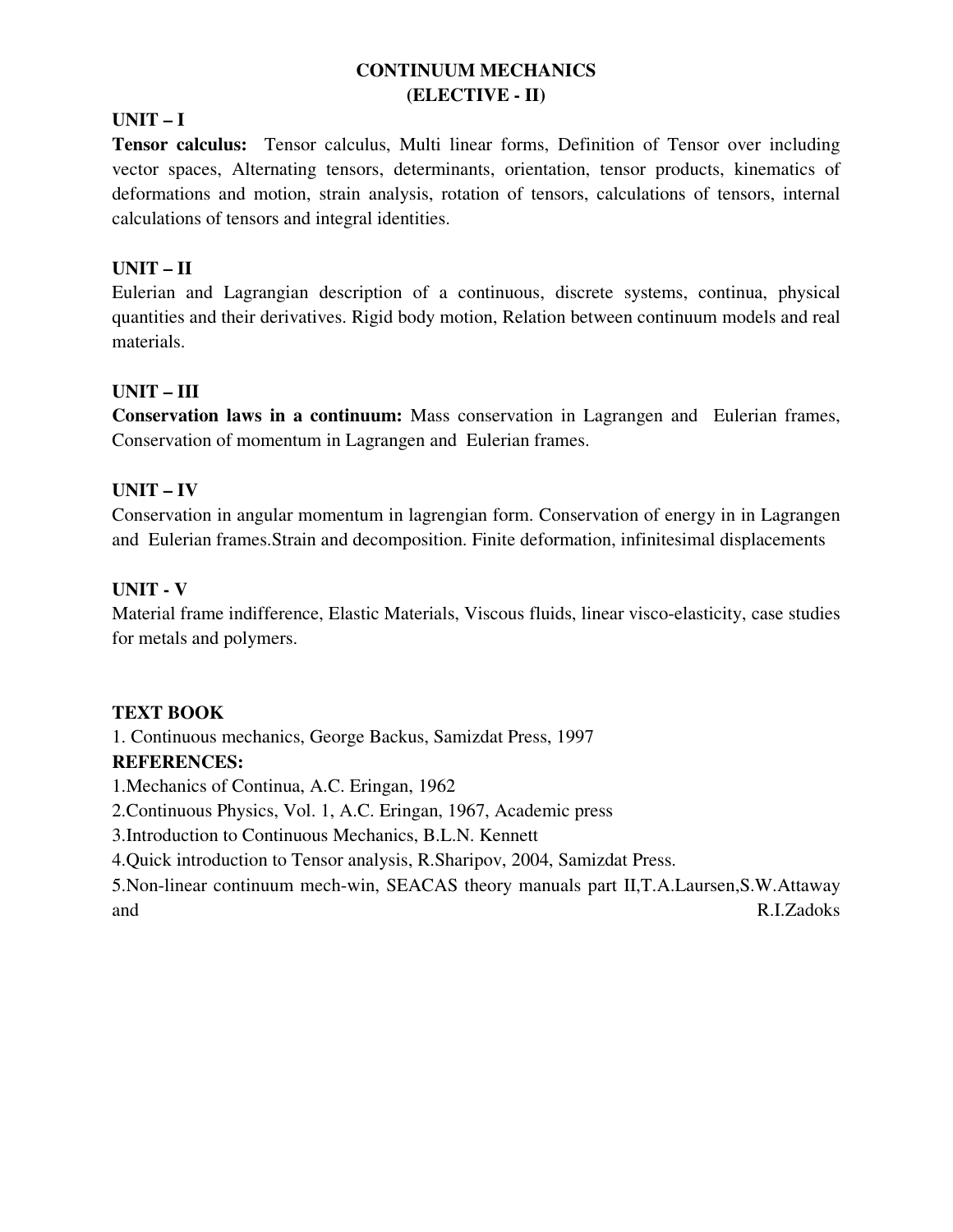#### **EXPERIMENTS:**

- 1. Determination of damped natural frequency of vibration of the vibrating system with different viscous oils
- 2. Determination of steady state amplitude of a forced vibratory system

3. Static balancing using steel balls & Determination of the magnitude and orientation of the balancing mass in dynamic balancing

- 4. Field balancing of the thin rotors using vibration pickups.
- 5. Determination of the magnitude of gyroscopic couple, angular velocity of precession, and representation of vectors.
- 6. Determination of natural frequency of given structure using FFT analyzer
- 7. Diagnosis of a machine using FFT analyzer.
- 8. .Direct kinematic analysis of a robot
- 9. Inverse kinematic analysis of a robot
- 10 An experiment on friction, wear, pin-on-disc
- 11. An experiment on stress intensity factors / fatigue, fracture
- 12. Modal analysis of beams and plates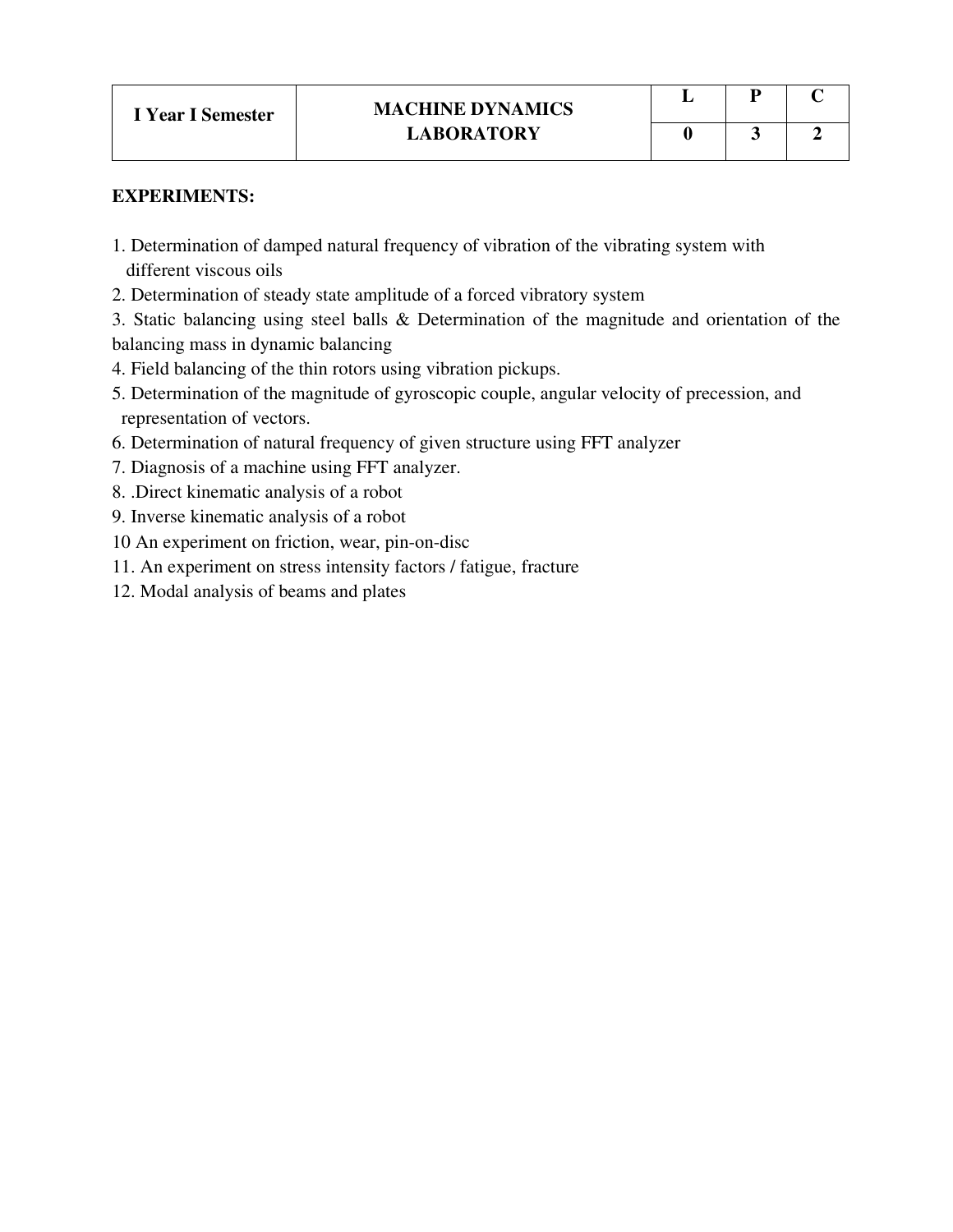#### **UNIT - I**

**CLASSICAL OPTIMIZATION TECHNIQUES:** Single variable optimization with and without constraints, multi – variable optimization without constraints, multi – variable optimization with constraints – method of Lagrange multipliers, Kuhn-Tucker conditions, merits and demerits of classical optimization techniques.

# **UNIT - II**

**NUMERICAL METHODS FOR OPTIMIZATION:** Nelder Mead's Simplex search method, Gradient of a function, Steepest descent method, Newton's method, Pattern search methods, conjugate method, types of penalty methods for handling constraints, advantages of numerical methods.

# **UNIT - III**

**GENETIC ALGORITHM (GA) :** Differences and similarities between conventional and evolutionary algorithms, working principle, reproduction, crossover, mutation, termination criteria, different reproduction and crossover operators, GA for constrained optimization, draw backs of GA,

**GENETIC PROGRAMMING (GP):** Principles of genetic programming, terminal sets, functional sets, differences between GA & GP, random population generation, solving differential equations using GP.

**MULTI-OBJECTIVE GA:** Pareto's analysis, Non-dominated front, multi – objective GA, Non-dominated sorted GA, convergence criterion, applications of multi-objective problems .

# **UNIT – IV**

**APPLICATIONS OF OPTIMIZATION IN DESIGN AND MANUFACTURING SYSTEMS:** Some typical applications like optimization of path synthesis of a four-bar mechanism, minimization of weight of a cantilever beam, optimization of springs and gears, general optimization model of a machining process, optimization of arc welding parameters, and general procedure in optimizing machining operations sequence.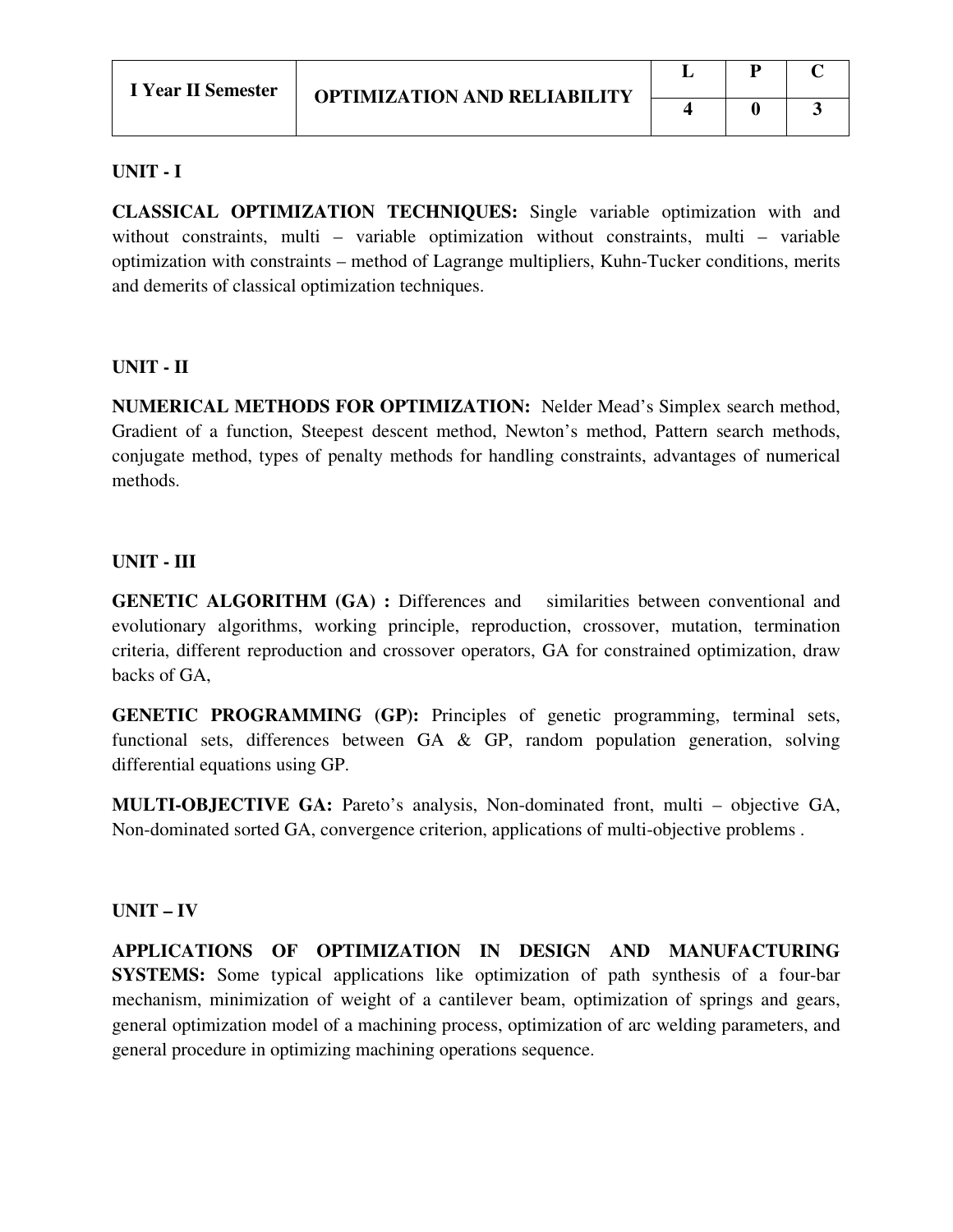# **UNIT V**

**RELIABILITY:** Concepts of Engineering Statistics, risk and reliability, probabilistic approach to design, reliability theory, design for reliability, numerical problems, hazard analysis.

# **TEXT BOOKS:**

- 1. Optimization for Engineering Design Kalyanmoy Deb, PHI Publishers
- 2. Engineering Optimization S.S.Rao, New Age Publishers
- 3. Reliability Engineering by L.S.Srinath
- 4. Multi objective genetic algorithm by Kalyanmoy Deb, PHI Publishers.

- 1. Genetic algorithms in Search, Optimization, and Machine learning D.E.Goldberg, Addison-Wesley Publishers
- 2. Multi objective Genetic algorithms Kalyanmoy Deb, PHI Publishers
- 3. Optimal design Jasbir Arora, Mc Graw Hill (International) Publishers
- 4. An Introduction to Reliability and Maintainability Engineering by CE Ebeling, Waveland Printers Inc., 2009
- 5. Reliability Theory and Practice by I Bazovsky, Dover Publications, 2013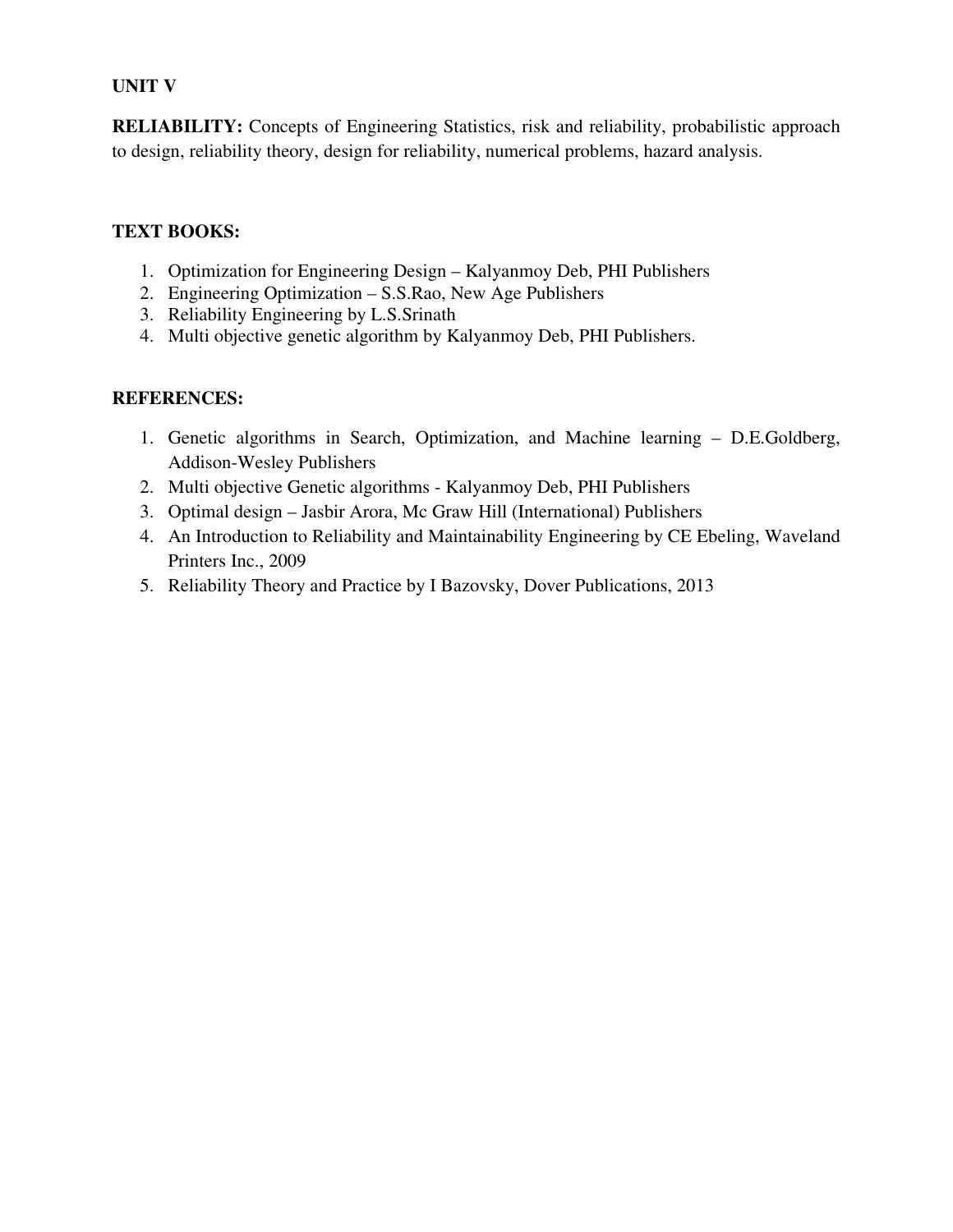# **UNIT – I**

**Introduction**: Stress, strain, Plane stress and plane strain conditions, Compatibility conditions. Problems using plane stress and plane strain conditions, stress functions, mohrs circle for stress strain, Three-dimensional stress strain relations.

# **UNIT – II**

**Strain Measurement and Recordings:** Various types of strain gauges, Electrical Resistance strain gauges, semiconductor strain gauges, strain gauge circuits. Introduction, static recording and data logging, dynamic recording at very low frequencies, dynamic recording at intermediate frequencies, dynamic recording at high frequencies, dynamic recording at very high frequencies, telemetry systems.

# **UNIT – III**

**Photo elasticity:** Photo elasticity – Polariscope – Plane and circularly polarized light, Bright and dark field setups, Photo elastic materials – Isochromatic fringes – Isoclinics

**Three dimensional Photo elasticity :** Introduction, locking in model deformation, materials for three-dimensional photo elasticity, machining cementing and slicing three-dimensional models, slicing the model and interpretation of the resulting fringe patterns, effective stresses, the sheardifference method in three dimensions, applications of the Frozen-stress method, the scatteredlight method.

# **UNIT – IV**

**Brittle coatings**: Introduction, coating stresses, failure theories, brittle coating crack patterns, crack detection, ceramic based brittle coatings, resin based brittle coatings, test procedures for brittle coatings analysis, calibration procedures, analysis of brittle coating data.

**Moire Methods:** Introduction, mechanism of formation of Moire fringes, the geometrical approach to Moire-Fringe analysis, the displacement field approach to Moire-Fringe analysis, out of plane displacement measurements, out of plane slope measurements, sharpening and multiplication of Moire-Fringes, experimental procedure and techniques.

# **UNIT – V**

# **Birefringent Coatings**

Introduction, Coating stresses and strains, coating sensitivity, coating materials, application of coatings, effects of coating thickness, Fringe-order determinations in coatings, stress separation methods.

# **TEXT BOOKS :**

1. Theory of Elasticity by Timoshenke and Goodier Jr

2. Experimental stress analysis by Dally and Riley,Mc Graw-Hill

- 1. A treatise on Mathematical theory of Elasticity by LOVE .A.H
- 2. Photo Elasticity by Frocht
- 3. Experimental stress analysis, Video course by K.Ramesh / NPTEL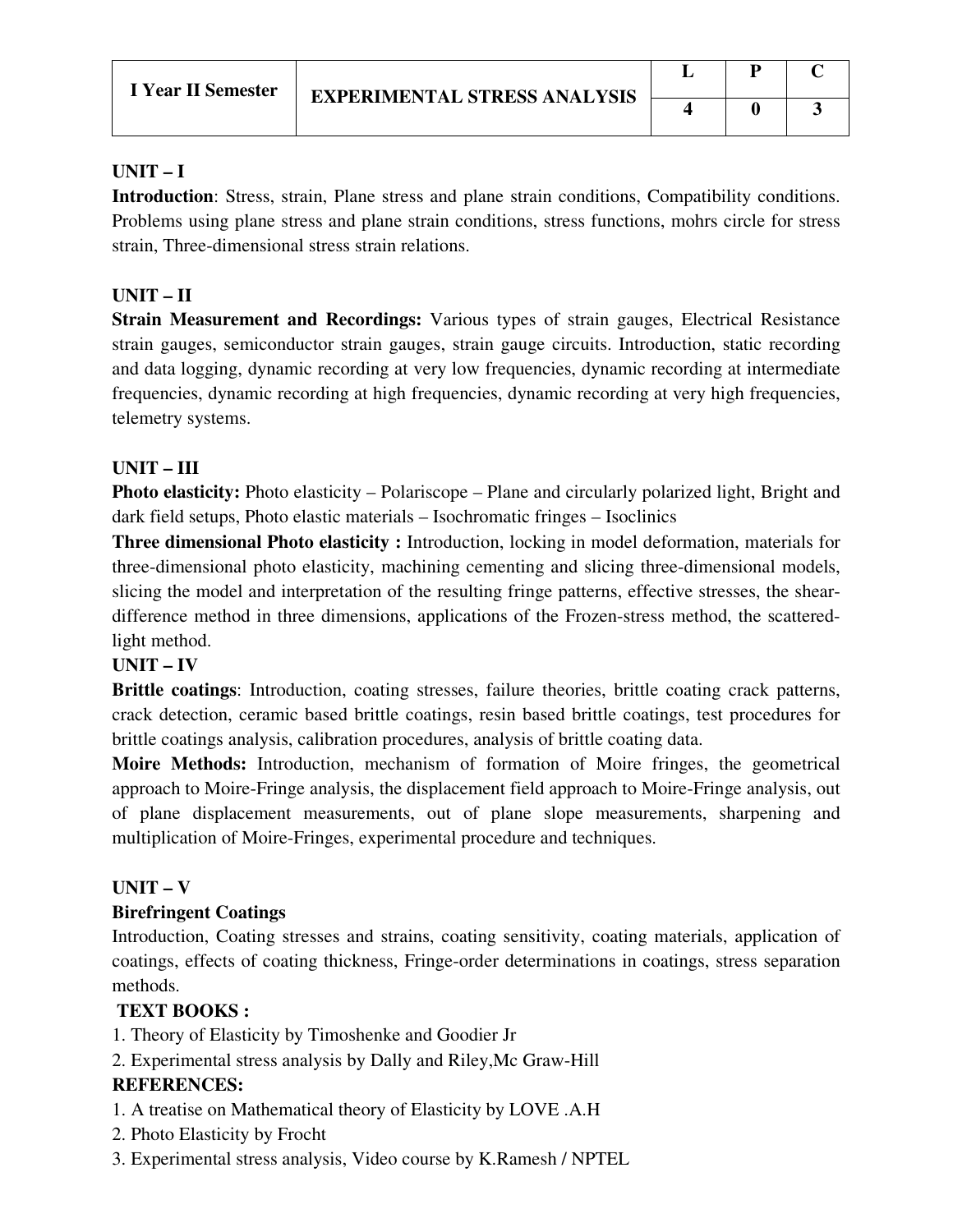#### **UNIT - I**

**Formulation Techniques:** Methodology, Engineering problems and governing differential equations, finite elements., Variational methods-potential energy method, Raleigh Ritz method, strong and weak forms, Galerkin and weighted residual methods, calculus of variations, Essential and natural boundary conditions.

#### **UNIT – II**

**One-dimensional elements:** Bar, trusses, beams and frames, displacements, stresses and temperature effects.

#### **UNIT – III**

**Two dimensional problems:** CST, LST, four noded and eight nodded rectangular elements, Lagrange basis for triangles and rectangles, serendipity interpolation functions. Axisymmetric Problems: Axisymmetric formulations, Element matrices, boundary conditions. Heat Transfer problems: Conduction and convection, examples: - two-dimensional fin.

#### **UNIT – IV**

**Isoparametric formulation:** Concepts, sub parametric, super parametric elements, numerical integration, Requirements for convergence, h-refinement and p-refinement, complete and incomplete interpolation functions, pascal's triangle, Patch test.

#### **UNIT – V**

Finite elements in Structural Analysis: Static and dynamic analysis, eigen value problems, and their solution methods, case studies using commercial finite element packages.

# **TEXT BOOK**:

1. Finite element methods by Chandrubatla & Belagondu.

- 1.J.N. Reddy, Finite element method in Heat transfer and fluid dynamics, CRC press, 1994
- 2. Zienckiwicz O.C. & R. L. Taylor, Finite Element Method, McGraw-Hill,1983.
- 3. K. J. Bathe, Finite element procedures, Prentice-Hall, 1996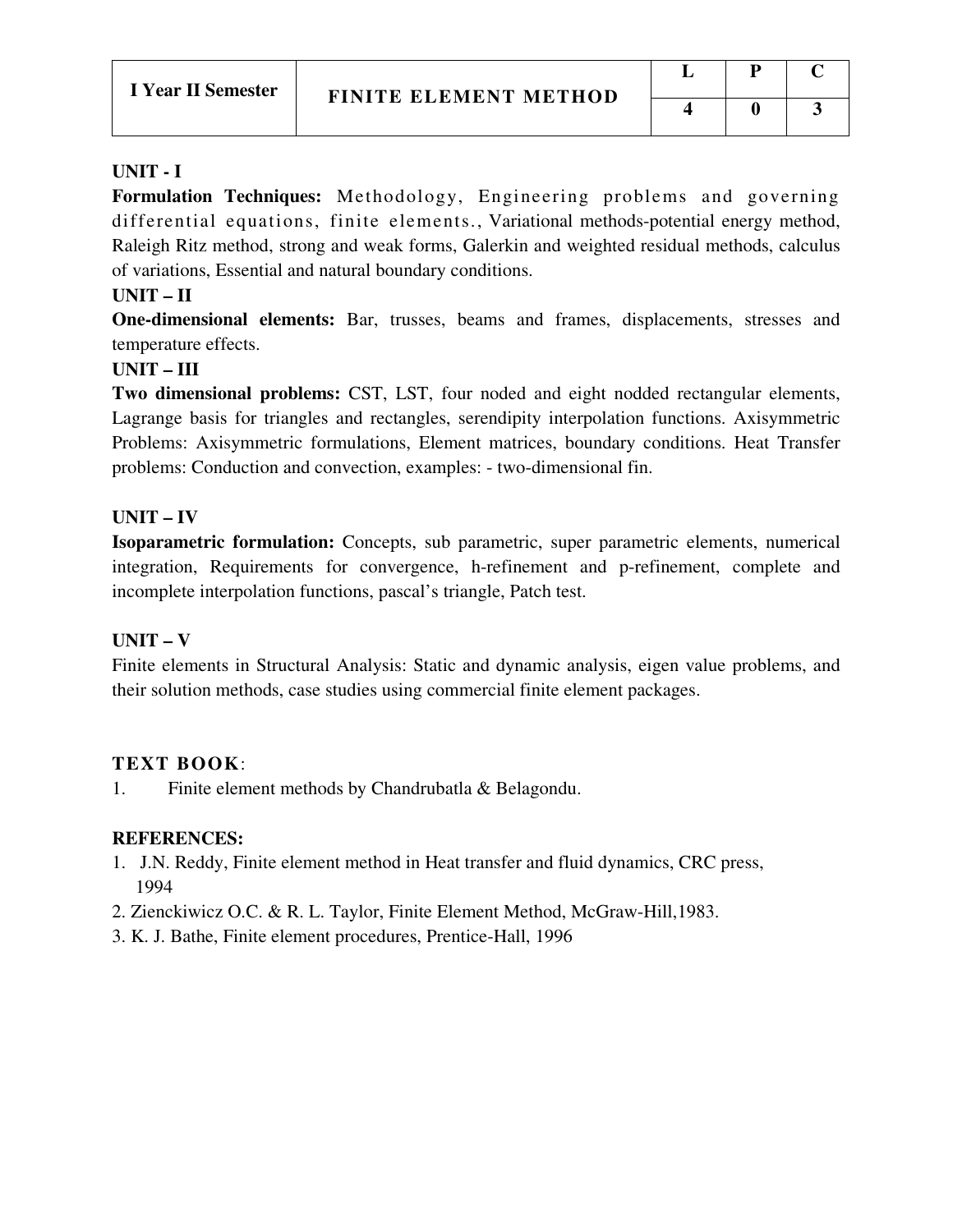#### **Unit – I**

Fundamentals of material science: Elasticity in metals, mechanism of plastic deformation, slip twinning, role of dislocations, yield stress, shear strength of perfect and real crystals, strengthening mechanism, work hardening, solid solution, grain boundary strengthening, Poly phase mixture, precipitation, particle, fiber and dispersion strengthening, effect of temperature, strain and strain rate on plastic behavior, super plasticity. Yield criteria: Von mises and Tresca criteria.

# **Unit – II**

Motivation of selection, cost basis and service requirements, selection for mechanical properties, strength, toughness, fatigue, impact and creep, use of material property charts for material selection.

# **Unit – III**

Modern metallic Materials: Dual phase steels, micro alloyed steels, high strength low alloy (HSLA) Steel, maraging steel, intermetalics, Ni and Ti aluminides, super alloys.

#### **Unit – IV**

Non metallic materials: Polymeric materials and their molecular structures, production techniques for fibers, foams, adhesives and coatings, structure, properties and applications of engineering polymers. composites; Introduction, reinforcement, types of composite materials, properties, processing and application of composite materials.

# **Unit – V**

Properties, structure and applications of Smart materials, shape memory alloys, metallic glass, quasi crystal and nano crystalline materials, ceramic materials, ceremets, high temperature materials, refractory materials.

# **TEXT BOOKS:**

- 1. Mechanical behavior of materials/Thomas H.Courtney/2<sup>nd</sup> Edition, McGraw-Hill, 2000
- 2. Mechanical Metallurgy/George E.Dieter/McGraw Hill, 1998
- 3. Material selction in mechanical design by M.F Ashby. Bott

# **REFERENCES:**

1. Selection and use of Engineering Materials 3e/Charles J.A/Butterworth Heiremann.

Material science and metallurgy by V.D. Kodgire, Everest publishing house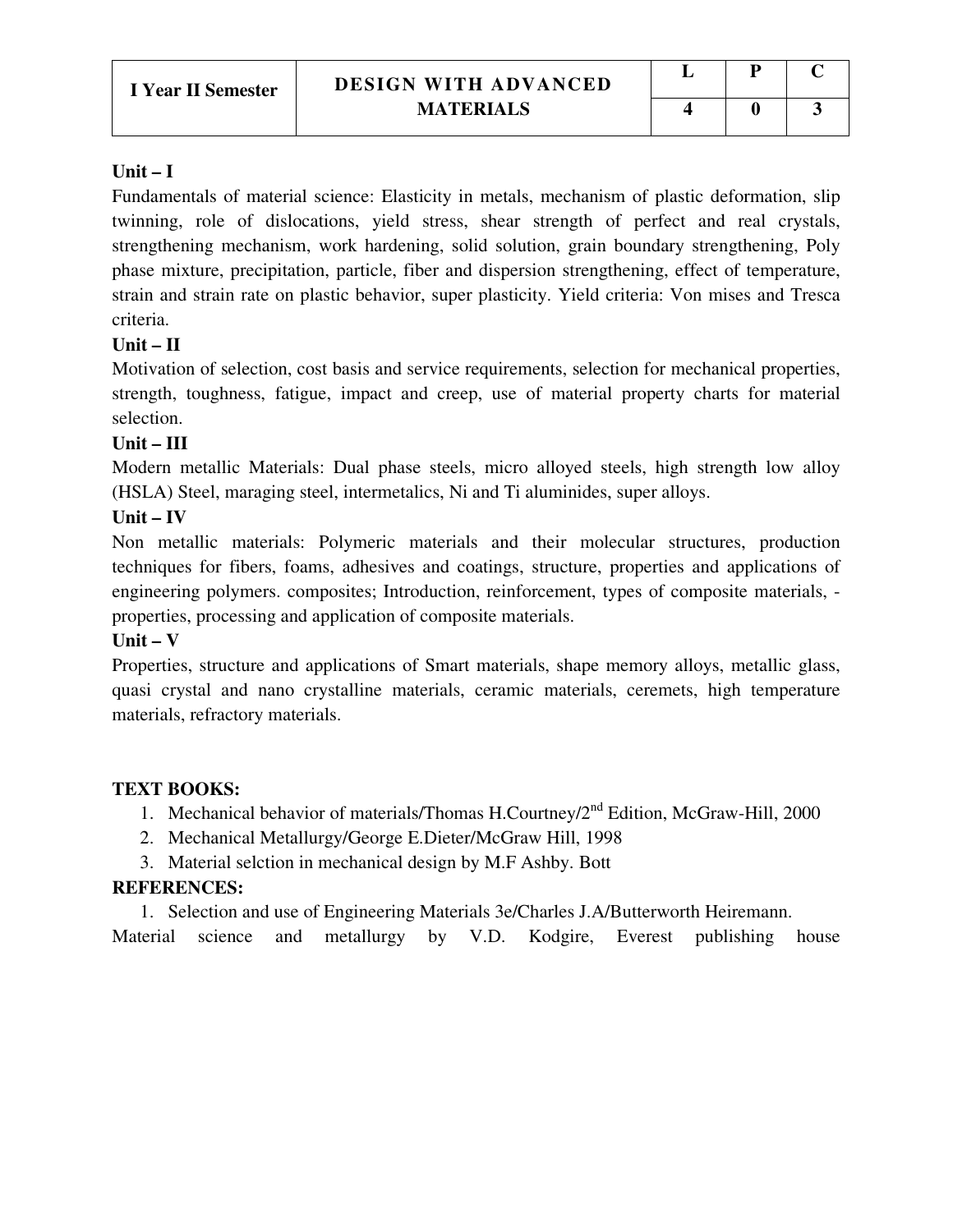# **TRIBOLOGY (ELECTIVE - III)**

# **UNIT – I**

**Introduction:** Nature of surfaces and contact-Surface topography-friction and wear mechanisms, wear maps, effect of lubricants- methods of fluid film formation.

**Lubrication:** Choice of lubricants, types of oil, Grease and solid lubricants- additiveslubrication systems and their selection.

# **UNIT – II**

**Selection of rolling element bearings:** Nominal life, static and dynamic capacity-Equivalent load, probabilities of survival- cubic mean load- bearing mounting details, pre loading of bearings, conditioning monitoring using shock pulse method.

# **UNIT – III**

**Hydrostatic Bearings:** Thrust bearings – pad coefficients- restriction- optimum film thicknessjournal bearings – design procedure –Aerostatic bearings; Thrust bearings and Journal bearings – design procedure.

# **UNIT – IV**

**Hydrodynamic bearings:** Fundamentals of fluid formation – Reynold's equation; Hydrodynamic journal bearings – Sommerfield number- performance parameters – optimum bearing with maximum load capacity – Friction – Heat generated and Heat dissipated. Hydrodynamic thrust bearings; Raimondi and Boyd solution for hydrodynamic thrust bearingsfixed tilting pads, single and multiple pad bearings-optimum condition with largest minimum film thickness.

# **UNIT – V**

**Seals:** different type-mechanical seals, lip seals, packed glands, soft piston seals, Mechanical piston rod packing, labyrinth seals and throttling bushes, oil flinger rings and drain grooves – selection of mechanical seals.

**Failure of Tribological components:** Failure analysis of plain bearings, rolling bearings, gears and seals, wear analysis using soap and Ferrography.

**Dry rubbing Bearings:** porous metal bearings and oscillatory journal bearings – qualitative approach only.

# **TEXT BOOKS:**

1.Rowe WW& O' Dionoghue,"Hydrostatic and Hybrid bearing design " Butterworths & Co.Publishers Ltd,1983.

2.Collacott R.A," Mechanical Fault diagnosis and condition monitoring", Chapman and Hall, London 1977.

3. Bernard J.Hamrock, " Fundamentals of fluid film lubricant", Mc Graw-Hill Co.,1994. **REFERENCES:** 

1.Neale MJ, (Editor) " Tribology hand Book"Neumann Butterworths, 1975.

- 2.Connor and Boyd JJO (Editors) " Standard hand book of lubrication engineers " ASLE,Mc Graw Hill Book & Co.,1968
- 3. Shigley J, E Charles," Mechanical Engineering Design", McGraw Hill Co., 1989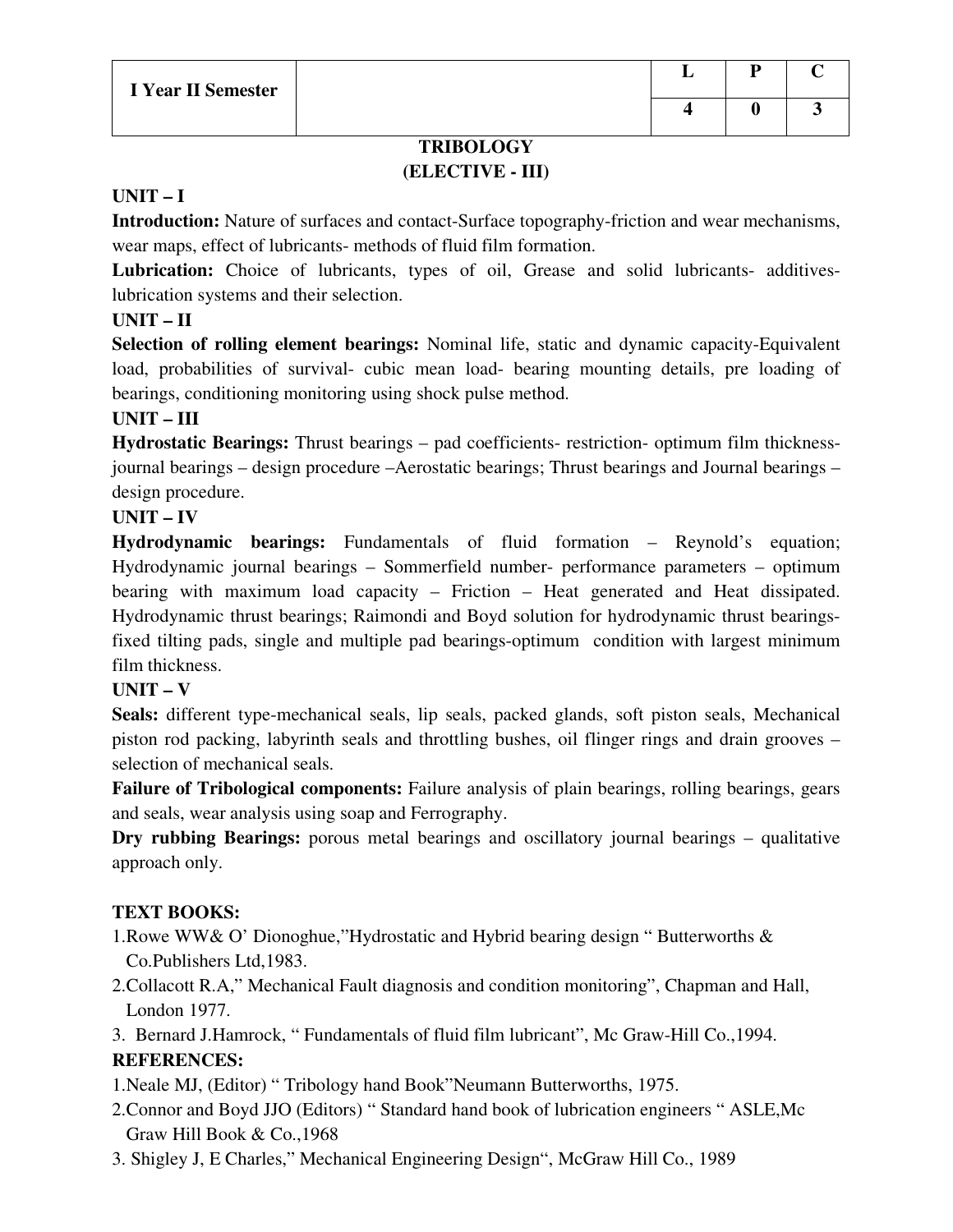# **SIGNAL ANALYSIS AND CONDITION MONITORING (ELECTIVE- III)**

# **UNIT-I**

Introduction, Basic concepts. Fourier analysis. Bandwidth. Signal types. Convolution. **Signal analysis:** Filter response time. Detectors. Recorders. Analog analyzer types.

# **UNIT-II**

**PRACTICAL ANALYSIS OF STATIONARY SIGNALS**: Stepped filter analysis. Swept filter analysis. High speed analysis. Real-time analysis.

# **UNIT-III**

**PRACTICAL ANALYSIS OF CONTINUOUS NON-STATIONARY SIGNALS**: Choice of window type. Choice of window length. Choice of incremental step. Practical details. Scaling of the results.

# **UNIT-IV**

**PRACTICAL ANALYSIS OF TRANSIENTS**: Analysis as a periodic signal. Analysis by repeated playback (constant bandwidth). Analysis by repeated playback (variable bandwidth).

# **UNIT-V**

**CONDITION MONITORING IN REAL SYSTEMS**: Diagnostic tools. Condition monitoring of two stage compressor. Cement mill foundation. I.D. fan. Sugar centrifugal. Cooling tower fan. Air separator. Preheater fan. Field balancing of rotors. ISO standards on vibrations, active, passive hybrid methods of condition monitoring

# **TEST BOOK:**

1. Condition Monitoring of Mechanical Systems / Kolacat.

- 1. Frequency Analysis /R.B.Randall.
- 2. Mechanical Vibrations Practice with Basic Theory / V. Ramamurti/ Narosa Publishing House.
- 3. Theory of Machines and Mechanisms/ Amitabh Ghosh & AK Malik/ EWP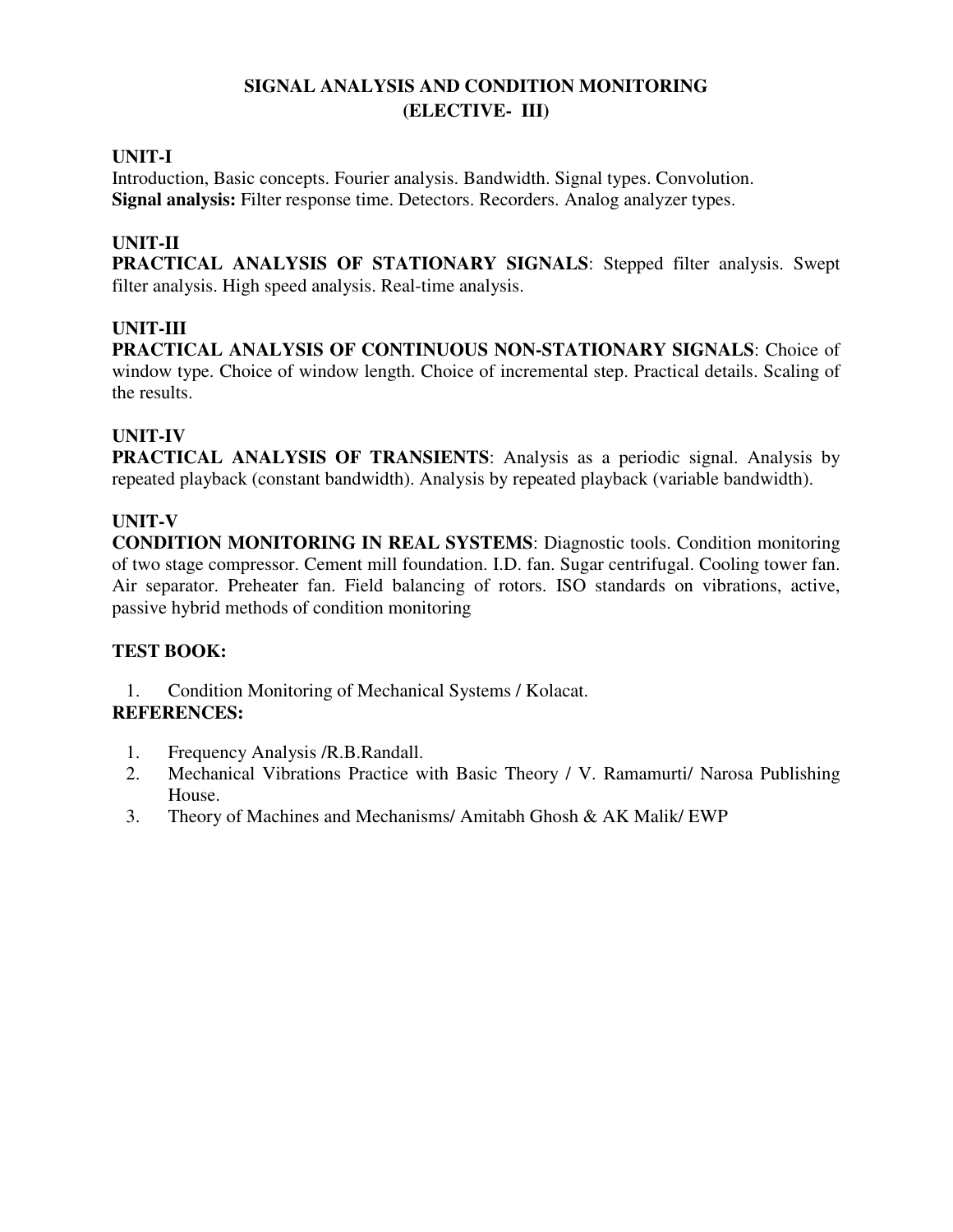# **COMPUTATIONAL FLUID DYNAMICS (ELECTIVE - III)**

# **UNIT – I**

**Introduction**: Finite difference method, finite volume method, finite element method, governing equations and boundary conditions. Derivation of finite difference equations.

**Solution methods**: Solution methods of elliptical equations – finite difference formulations, interactive solution methods, direct method with Gaussian elimination.

Parabolic equations-explicit schemes and Von Neumann stability analysis, implicit schemes, alternating direction implicit schemes, approximate factorization, fractional step methods, direct method with tridiagonal matrix algorithm.

# **UNIT – II**

**Hyperbolic equations:** explicit schemes and Von Neumann stability analysis, implicit schemes, multi step methods, nonlinear problems, second order one-dimensional wave equations. Burgers equations: Explicit and implicit schemes, Runge-Kutta method.

# **UNIT – III**

**Formulations of incompressible viscous flows**: Formulations of incompressible viscous flows by finite difference methods, pressure correction methods, vortex methods.

**Treatment of compressible flows**: potential equation, Eluer equations, Navier-stokes system of equations, flow field-dependent variation methods, boundary conditions, example problems.

# **UNIT – IV**

**Finite volume method**: Finite volume method via finite difference method, formulations for two and three-dimensional problems.

# **UNIT – V**

**Standard variational methods:** Linear fluid flow problems, steady state problems, Transient problems.

# **TEXT BOOK:**

1. Computational fluid dynamics, T. J.Chung, Cambridge University press,2002.

# **REFERENCE:**

1. Text book of fluid dynamics, Frank Chorlton, CBS Publishers &distributors, 1985.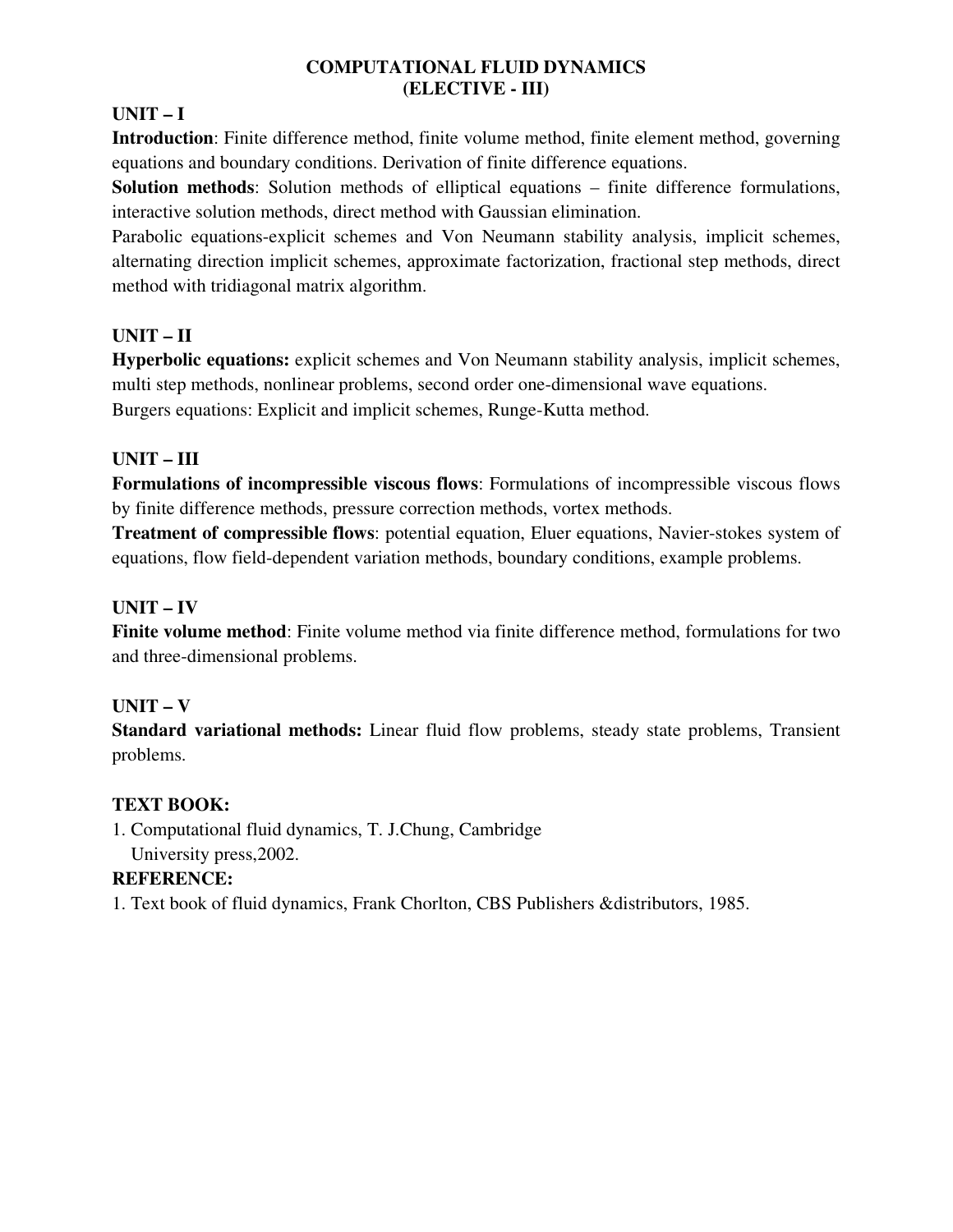# **DESIGN SYNTHESIS (ELECTIVE - III)**

# **UNIT – I**

Design process and methodologies of systematic design conceptual design variants and evaluation; Standardization and its exploitation in design.

# **UNIT – II**

 Tolerance from process and function; interchangeability and selective assembly; selection of fits for different design situations, surface finish. Load transmission, load equalization light weigh and rigid constructions.

# **UNIT – III**

Design of cast forged sheet metal parts and welded constructions Machining considerations.

# **UNIT – IV**

Design for assembly and dismantling; Modular constructions erection, operation inspection and maintenance considerations; Ergonomics Design of accuracy; Location pins and registers, Machining in assembly, adjustment, Backlash and Clearance adjustment.

# **UNIT – V**

 Problems formulation for design optimization Example illustration the various principles available design variants for some of the common basic functional requirements.

# **TEXT BOOK:**

1. Engineering Design a material and processing approach/ George Dieter/ McGraw Hi8 ll international book company 1983

- 1. Engineering Design a systematic approach/ G. Phal W. Beitz/ Springer  $3<sup>rd</sup>$  Edition
- 2. Mechanical Design Theory Methodology/ Manjula B. Waldron and Kenneth J. Waldron/ Springer Verlag New York 1996.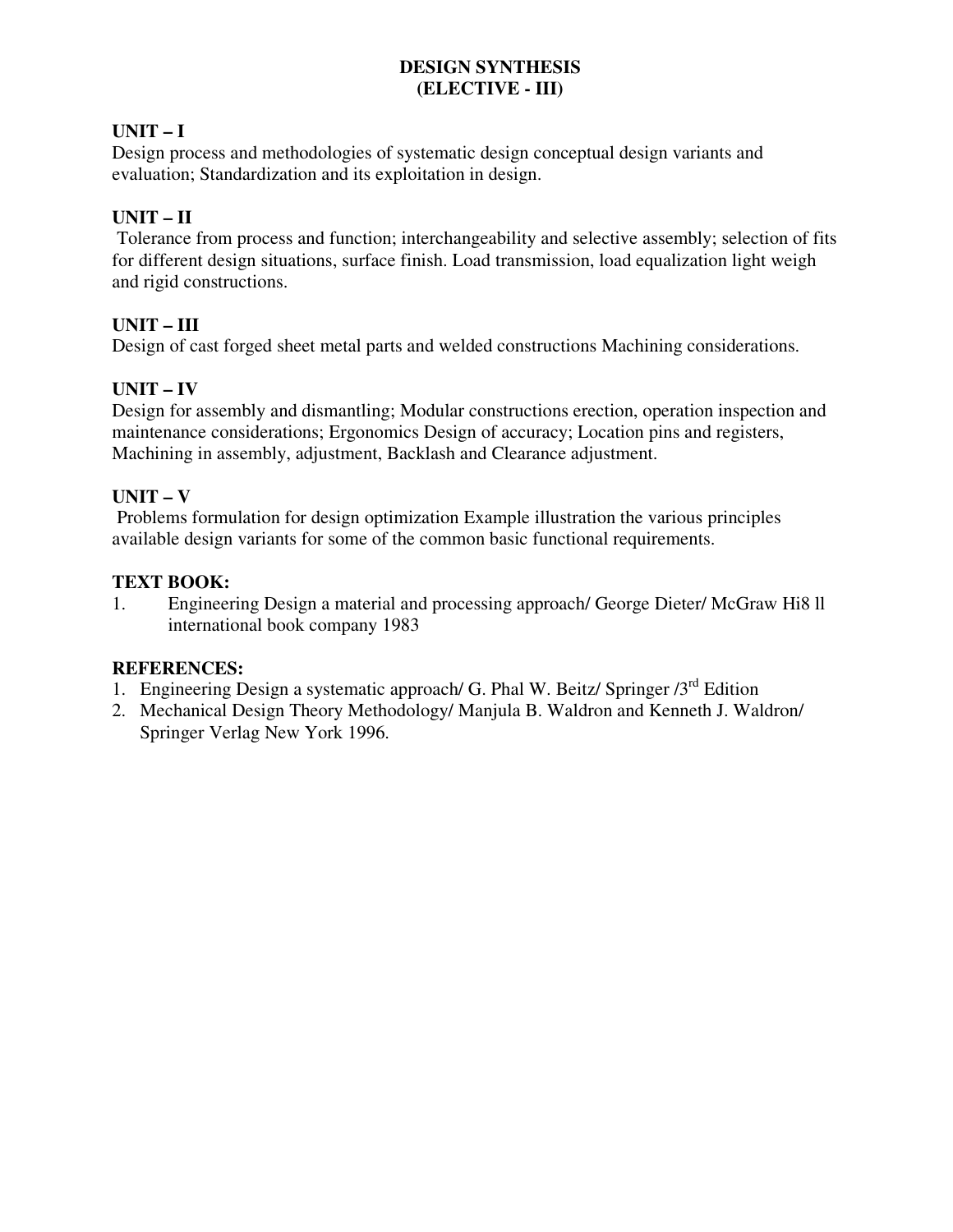# **PRESSURE VESSEL DESIGN (ELECTIVE - IV)**

#### **UNIT – I**

**Introduction:** Materials-shapes of Vessels-stresses in cylindrical, spherical and arbitrary, shaped shells. Cylindrical Vessels subjected to internal pressure, wind load, bending and torque for computation of pressure vessels-conical and tetrahedral vessels.

# **UNIT – II**

**Theory of thick cylinders:** Shrink fit stresses in built up cylinders-auto frettage of thick cylinders. Thermal stresses in Pressure Vessels.

# **UNIT – III**

**Theory of rectangular plates:** Pure bending-different edge conditions.

**Theory circular plates:** Simple supported and clamped ends subjected to concentrated and uniformly distributed loads-stresses from local loads. Design of dome bends, shell connections, flat heads and cone openings.

# **UNIT – IV**

**Discontinuity stresses in pressure vessels:** Introduction, beam on an elastic foundation, infinitely long beam, semi infinite beam, cylindrical vessel under axially symmetrical loading, extent and significance of load deformations on pressure vessels, discontinuity stresses in vessels, stresses in a bimetallic joints, deformation and stresses in flanges.

# **UNIT – V**

**Pressure vessel materials and their environment:** Introduction, ductile material tensile tests, structure and strength of steel, Leuder's lines, determination of stress patterns from plastic flow observations, behaviour of steel beyond the yield point, effect of cold work or strain hardening on the physical properties of pressure vessel steels, fracture types in tension, toughness of materials, effect of neutron irradiation of steels, fatigue of metals, fatigue crack growth, fatigue life prediction, cumulative fatigue damage, stress theory of failure of vessels subject to steady state and fatigue conditions.

# **TEXT BOOKS:**

1. Theory and design of modern Pressure Vessels by John F.Harvey, Van nostrand reihold company, New York.

2. Pressure Vessel Design and Analysis by Bickell, M.B.Ruizcs.

# **REFERENCES:**

1. Process Equipment design- Beowll & Yound Ett.

- 2. Indian standard code for unfired Pressure vessels IS:2825.
- 3. Pressure Vessel Design Hand Book, Henry H.Bednar, P.E., C.B.S.Publishers, New Delhi.
- 4. Theory of plates and shells- Timoshenko & Noinosky.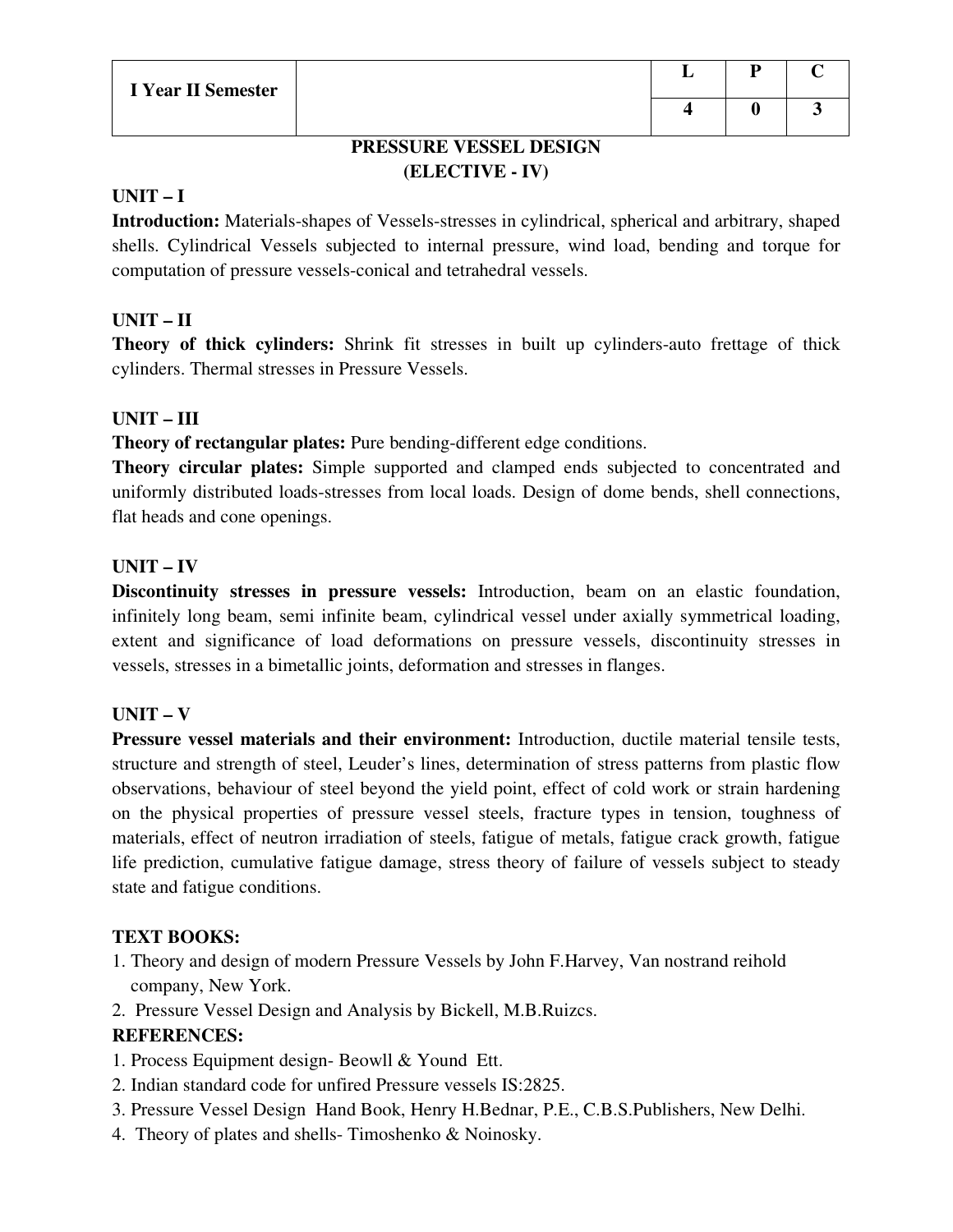# **MECHANICS OF COMPOSITE MATERIALS (ELECTIVE - IV)**

# **UNIT-I**

Introduction to Composites: Introduction, Classification, matrix materials, reinforced matrix of composites

# **UNIT-II**

Hooke's Law for a Two-Dimensional Angle Lamina, Engineering Constants of an Angle Lamina, Invariant Form of Stiffness and Compliance Matrices for an Angle Lamina Strength Failure Theories of an Angle Lamina : Maximum Stress Failure Theory Strength Ratio, Failure Envelopes,Maximum Strain Failure Theory ,Tsai–Hill Failure Theory, Tsai–Wu Failure Theory, Comparison of Experimental Results with Failure Theories. Hygrothermal Stresses and Strains in a Lamina: Hygrothermal Stress–Strain Relationships for a Unidirectional Lamina, Hygrothermal Stress–Strain Relationships for an Angle Lamina

# **UNIT-III**

Macromechanical Analysis of a Lamina :Introduction ,Definitions: Stress, Strain ,Elastic Moduli, Strain Energy. Hooke's Law for Different Types of Materials, Hooke's Law for a Two-Dimensional Unidirectional Lamina, Plane Stress Assumption, Reduction of Hooke's Law in Three Dimensions to Two Dimensions, Relationship of Compliance and Stiffness Matrix to Engineering Elastic Constants of a Lamina,

# **UNIT-IV**

Micromechanical Analysis of a Lamina :Introduction, Volume and Mass Fractions, Density, and Void Content, Evaluation of the Four Elastic Moduli, Strength of Materials Approach, Semi-Empirical Models ,Elasticity Approach, Elastic Moduli of Lamina with Transversely Isotropic Fibers, Ultimate Strengths of a Unidirectional Lamina, Coefficients of Thermal Expansion, Coefficients of Moisture Expansion

Macromechanical Analysis of Laminates: Introduction, Laminate Code , Stress–Strain Relations for a Laminate, In-Plane and Flexural Modulus of a Laminate, Hygrothermal Effects in a Laminate, Warpage of Laminates, hybrid laminates

# **UNIT-V**

**Design of Laminates** : Introduction, thin plate theory, specially orthotropic plate, cross and angle ply laminated plates, problems using thin plate theory, Failure Criterion for a Laminate, Design of a Laminated Composites.

# **TEXT BOOKS:**

1.Engineering Mechanics of Composite Materials by Isaac and M Daniel, Oxford University Press, 1994.

2.B. D. Agarwal and L. J. Broutman, Analysis and performance of fibre Composites, Wiley-Interscience, New York, 1980.

3. Mechanics of Composite Materials, Second Edition (Mechanical Engineering), By Autar K. Kaw ,Publisher: CRC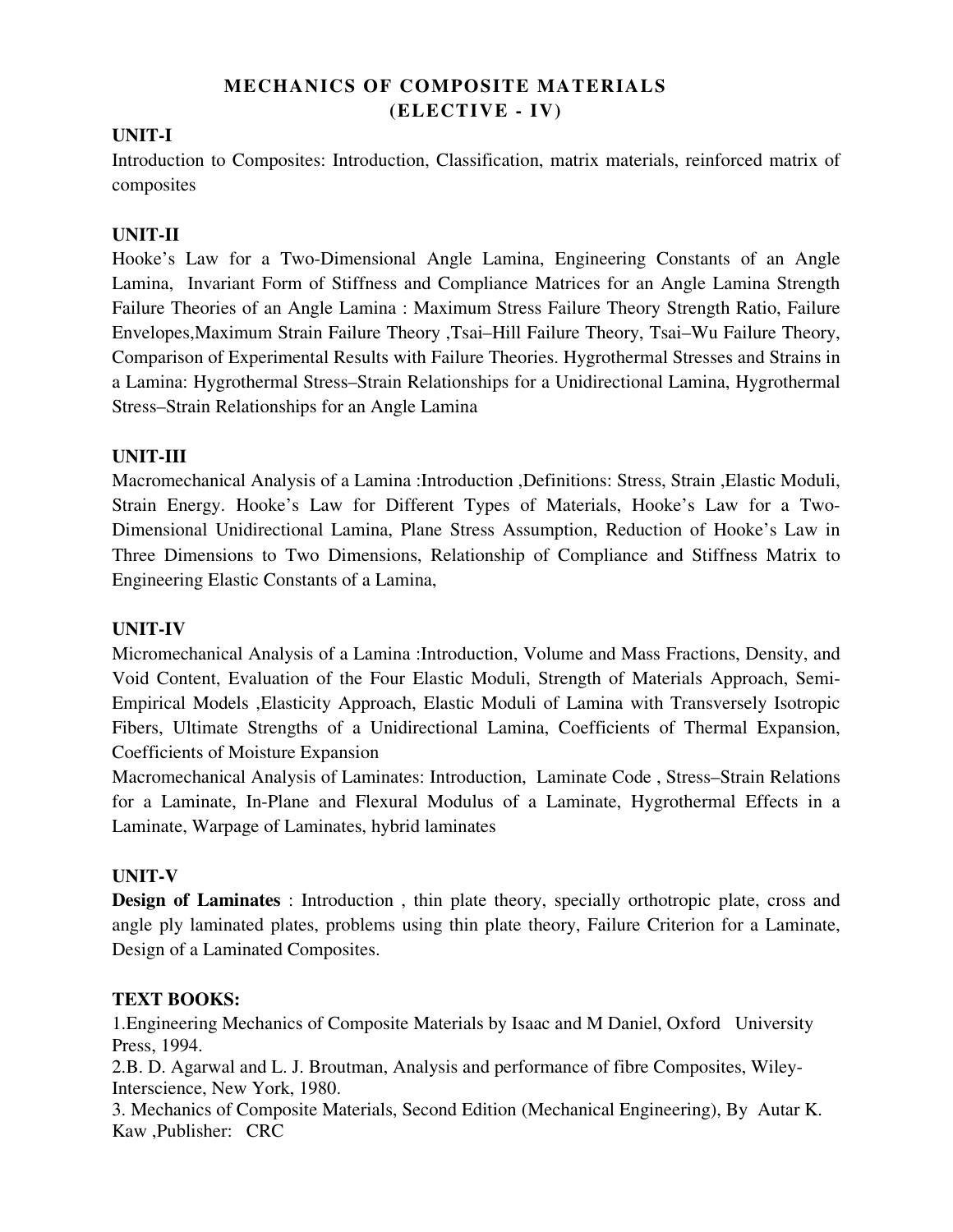# **REFERENCES:**

1. R. M. Jones, Mechanics of Composite Materials, Mc Graw Hill Company, New York, 1975. 2. L. R. Calcote, Analysis of Laminated Composite Structures, Van Nostrand Rainfold, New York, 1969.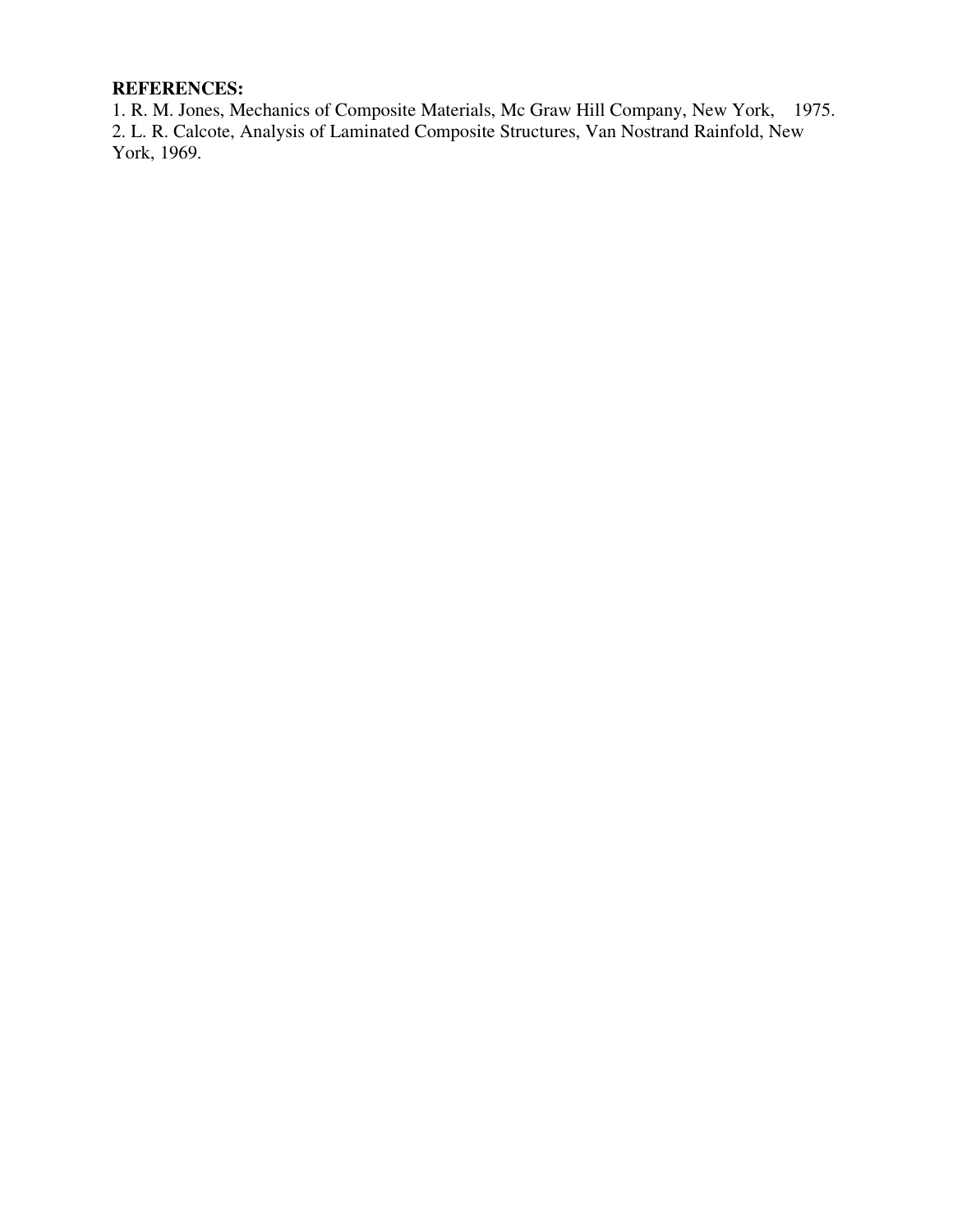# **MECHATRONICS (ELECTIVE - IV)**

# **UNIT – I**

**Introduction:** Definition of Mechatronics products, design considerations and trade offs. Overview of Mechtronic products. Intelligent machine Vs Automatic machine economic and social justification.

**Actuators and drive systems:** Mechanical, Electrical, hydraulic drive systems, Characteristics of mechanical, Electrical, Hydraulic and pneumatic actuators and their limitations.

# **UNIT – II**

**Motion Control:** Control parameters and system objectives, Mechanical Configurations, Popular control system configurations. S-curve, motor/load inertia matching, design with linear slides.

**Motion Control algorithms:** Significance of feed forward control loops, shortfalls, fundamentals concepts of adaptive and fuzzy – control. Fuzzy logic compensatory control of transformation and deformation non- linearity's.

# **UNIT – III**

**Sensor interfacing:** Analog and digital sensors for motion measurement, digital transducers, human-Machine and machine- Machine inter facing devices and strategy.

**Architecture of intelligent machines:** Introduction to Microprocessor and programmable logic controls and identification of systems. System design classification, motion control aspects in design.

# **UNIT – IV**

**Machine vision:** Feature and pattern recognition methods, concepts of perception and cognition in decision-making, basics of image processing, binary and grey scale images, sharpening and smoothening of images.

# **UNIT – V**

**Micromechatronic Sytems:** Micro sensors, micro actuators, smart instrumentation, microfabrication methods – lithography, etching, micro-joing.

# **TEXT BOOKS:**

1."Designing intelligent machines", open university, London.Michel B.Histand and david G. Alciatore.

2.Introduction to Mechatronics and Measurement systems, Tata Mc Graw Hill.

3.C.W.desilva, " Control sensors and actuators, Prentice Hall.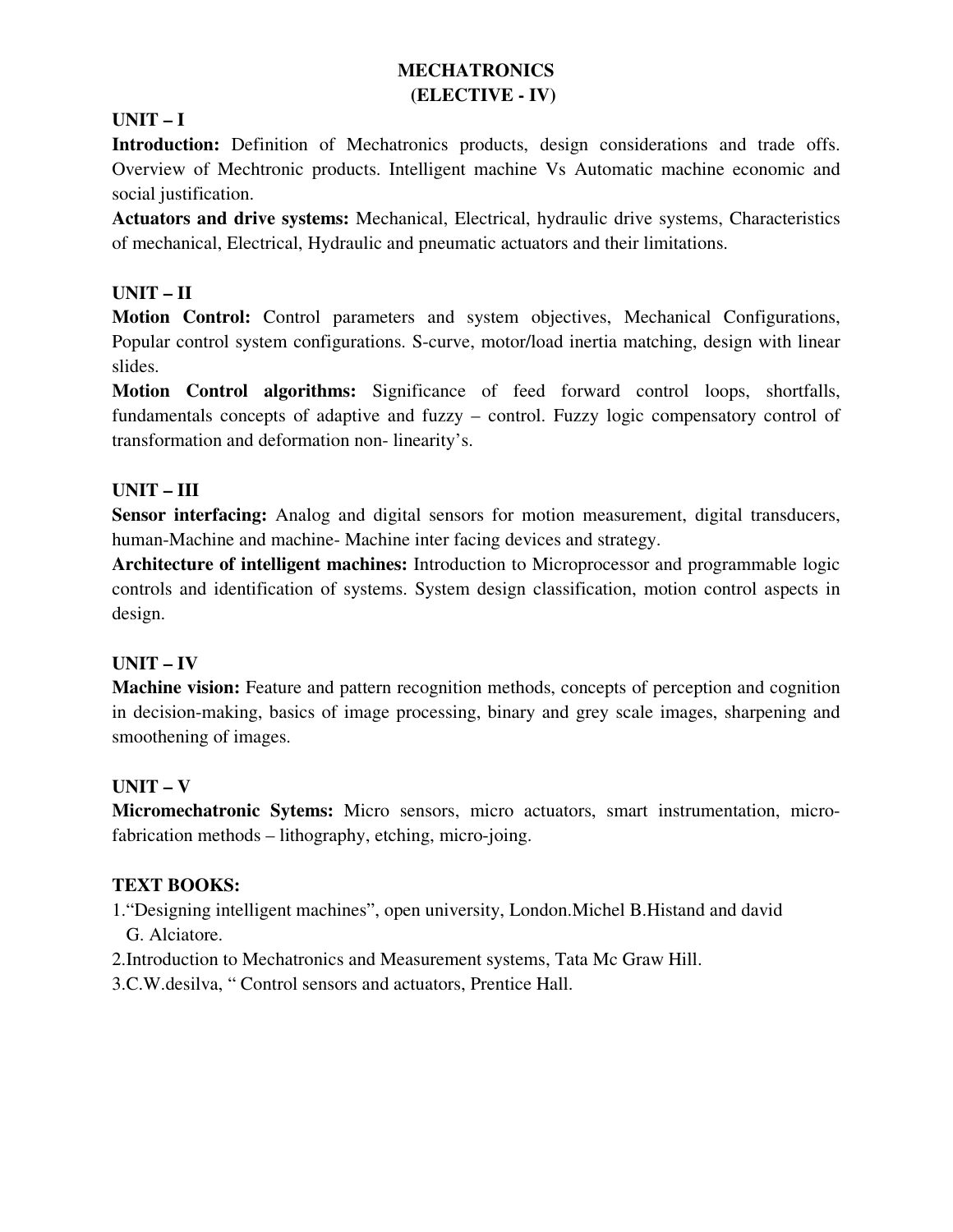# **THEORY OF PLASTICITY (ELECTIVE - IV)**

# **UNIT – I**

**Introduction:** Modeling Uniaxial behavior in plasticity. Index notation, Cartesian tensors. Yield and failure criteria Stress, stress deviator tensors. Invariants, principal, mean stresses. Elastic strain energy. Mohr's representation of stress in 2 & 3 dimensions. Haigh-Westergaard stress space. Equilibrium equations of a body. Yield criteria: Tresca's, von Mises rules, Drucker-Prager criterion, anisotropic yield criteria.

**Strain at point:** Cauchy's formulae for strains, principal strains, principal shear strains, derivative strain tensor. Strain-displacement relationships. Linear elastic stress strain relations, Generalized Hooke's law, nonlinear elastic stress strain relations

#### **UNIT – II**

**Principle of virtual work and its rate forms:** Drucker's stability postulate, normality, convexity and uniqueness for an elastic solid. Incremental stress strain relations.

**Criteria for loading and unloading:** Elastic and plastic strain increment tensors, Plastic potential and flow rule associated with different Yield criteria, Convexity, normality and uniqueness considerations for elastic–plastic materials. Expansion of a thick walled cylinder.

# **UNIT – III**

**Incremental stress strain relationships:** Prandtl-Reuss material model. J<sub>2</sub> deformation theory, Drucker-Prager material, General Isotropic materials.

**Deformation theory of plasticity:** Loading surface, Hardening rules. Flow rule and Druckers stability postulate. Concept of effective stress and effective strain, mixed hardening material. Problems.

# **UNIT – IV**

Finite element formulation for an elastic plastic matrix: Numerical algorithms for solving non linear equations, Convergence criteria, Numerical implementations of the elastic plastic incremental constitutive relations

# **UNIT – V**

**Bounding surface theory:** Uniaxial and multiaxial loading anisotropic material behaviour Theroms of limit analysis : Statically admissible stress field and kinematically admissible velocity field. Upper and lower bound theorms, examples and problems.

# **TEXT BOOK:**

1. Plasticity for structural engineering W.F.Chen s and D.J.Han, Springer verlag-1987.

# **REFERENCES:**

1. Mechanics of Materials –II, Victor E. Saouma.

2. Theory of plasticity, Sadhu Singh